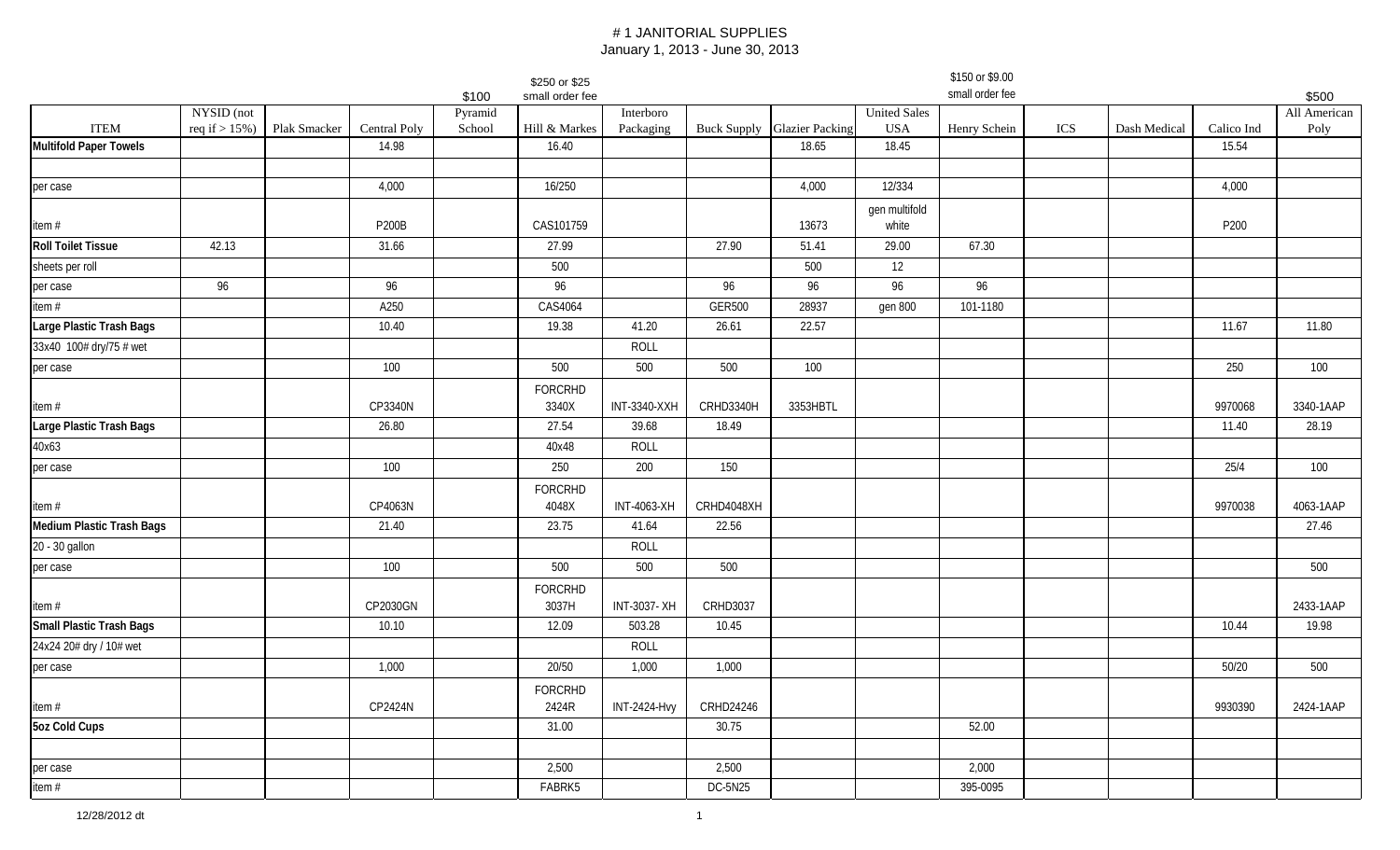|                                 | NYSID (not        |              |                     | Pyramid  |               | Interboro |                 |                                    | <b>United Sales</b> |              |     |              |            | All American |
|---------------------------------|-------------------|--------------|---------------------|----------|---------------|-----------|-----------------|------------------------------------|---------------------|--------------|-----|--------------|------------|--------------|
| <b>ITEM</b>                     | req if $> 15\%$ ) | Plak Smacker | <b>Central Poly</b> | School   | Hill & Markes | Packaging |                 | <b>Buck Supply</b> Glazier Packing | <b>USA</b>          | Henry Schein | ICS | Dash Medical | Calico Ind | Poly         |
| 8oz Hot/Cold Cups               |                   |              |                     |          | 16.82         |           | 15.19           | 19.83                              |                     | 23.60        |     |              |            |              |
| 23x10x39                        |                   |              |                     |          | 25/40         |           |                 |                                    |                     |              |     |              |            |              |
| per case                        |                   |              |                     |          | 1,000         |           | 1,000           | 1,000                              |                     | 1,000        |     |              |            |              |
| item #                          |                   |              |                     |          | DRT8J8        |           | DC-8J8          | <b>8J8</b>                         |                     | 395-8320     |     |              |            |              |
|                                 |                   |              |                     |          |               |           |                 |                                    |                     |              |     |              |            |              |
| Silicone Free Furniture Polish  |                   |              |                     |          | 42.50         |           | 42.49           |                                    |                     |              |     |              |            |              |
|                                 |                   |              |                     |          | 15 oz         |           |                 |                                    |                     |              |     |              |            |              |
| per case                        |                   |              |                     |          | 6             |           | 6               |                                    |                     |              |     |              |            |              |
| item #                          |                   |              |                     |          | JS61196291    |           | LG-JAN96291     |                                    |                     |              |     |              |            |              |
| <b>Aerosol Furniture Polish</b> |                   |              |                     | 28.98    | 42.50         |           | 30.52           |                                    |                     | 60.44        |     |              |            |              |
|                                 |                   |              |                     | 20 oz    | 15 oz         |           | 18 oz           |                                    |                     |              |     |              |            |              |
| per case                        |                   |              |                     | 12       | 6             |           | 12              |                                    |                     | 6            |     |              |            |              |
| item #                          |                   |              |                     | 433-4109 | JS61196291    |           | MP-APO-18       |                                    |                     | 600-2595     |     |              |            |              |
| Liquid Disinfectant / Cleaner   |                   |              |                     |          |               |           |                 |                                    |                     |              |     |              |            |              |
| (non-abrasive) Comet            |                   |              |                     |          | 39.56         |           |                 |                                    |                     | 33.37        |     |              |            |              |
|                                 |                   |              |                     |          | 32 oz         |           |                 |                                    |                     | 25 oz        |     |              |            |              |
| per case                        |                   |              |                     |          | $\, 8$        |           |                 |                                    |                     | 24           |     |              |            |              |
| item $#$                        |                   |              |                     |          | PNG 02287     |           |                 |                                    |                     | 395-0159     |     |              |            |              |
| Roll Paper Towel - White        |                   |              | 17.75               |          | 17.75         |           | 17.70           |                                    |                     |              |     |              |            |              |
|                                 |                   |              | 85                  |          | 85            |           | 90              |                                    |                     |              |     |              |            |              |
| per case                        |                   |              | $30\,$              |          | $30\,$        |           | $30\,$          |                                    |                     |              |     |              |            |              |
| item #                          |                   |              | A585                |          | CAS4073A1     |           | BAY41000        |                                    |                     |              |     |              |            |              |
| Roll Paper Towel - Brown        |                   |              |                     |          | 17.75         |           | 37.70           |                                    |                     |              |     |              |            |              |
|                                 |                   |              |                     |          | 85            |           | 250 sht         |                                    |                     |              |     |              |            |              |
| per case                        |                   |              |                     |          | $30\,$        |           | 12              |                                    |                     |              |     |              |            |              |
| item #                          |                   |              |                     |          | CAS4073A1     |           | GP-28290        |                                    |                     |              |     |              |            |              |
| <b>Brawny Paper Towel</b>       |                   |              |                     |          | 46.60         |           | 49.10           |                                    |                     |              |     |              |            |              |
|                                 |                   |              |                     |          | Bounty        |           | Bounty          |                                    |                     |              |     |              |            |              |
| per case                        |                   |              |                     |          | $30\,$        |           | 30 <sup>°</sup> |                                    |                     |              |     |              |            |              |
| item #                          |                   |              |                     |          | PNG 81539     |           | LG-PGC28838     |                                    |                     |              |     |              |            |              |
| Spray Disinfectant              |                   |              |                     | 25.98    | 26.81         |           | 22.85           | 21.19                              | 51.41               | 115.20       |     |              |            |              |
|                                 |                   |              |                     | 20 oz    | 19oz Claire   |           | 18 oz           | 32 oz                              | 12 oz               | 19 oz        |     |              |            |              |
| per case                        |                   |              |                     | 12       | 12            |           | 12              | 6                                  | 12                  | 12           |     |              |            |              |
| item #                          |                   |              |                     | 433-4104 | CLRCS238      |           | MP-AOS-18       | 4079J6                             | 74186               | 312-0110     |     |              |            |              |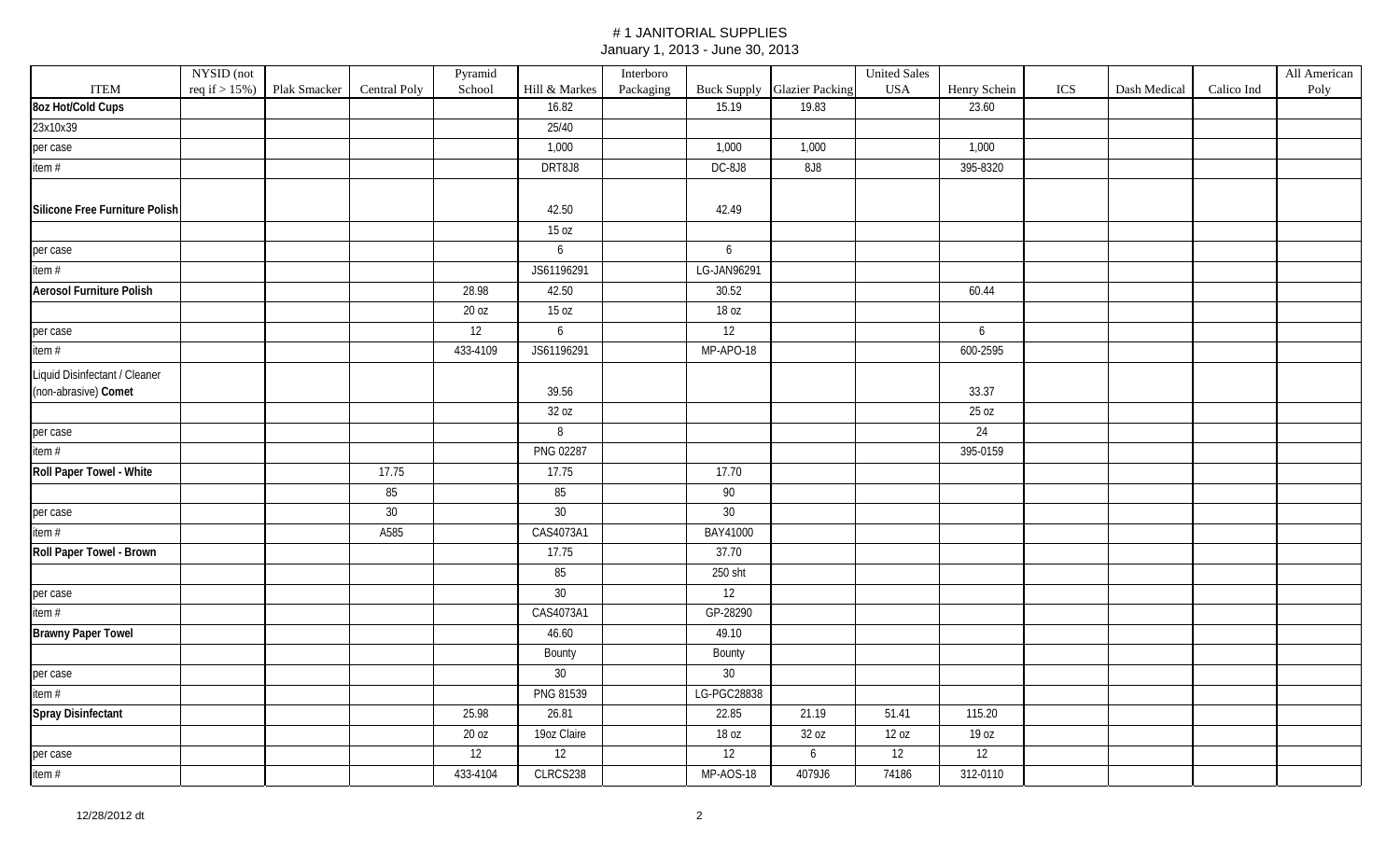|                                    | NYSID (not |                                |              | Pyramid |                  | Interboro |                |                                    | <b>United Sales</b> |                |     |              |              | All American |
|------------------------------------|------------|--------------------------------|--------------|---------|------------------|-----------|----------------|------------------------------------|---------------------|----------------|-----|--------------|--------------|--------------|
| <b>ITEM</b>                        |            | req if $> 15\%$ ) Plak Smacker | Central Poly | School  | Hill $\&$ Markes | Packaging |                | <b>Buck Supply Glazier Packing</b> | <b>USA</b>          | Henry Schein   | ICS | Dash Medical | Calico Ind   | Poly         |
| Liquid All Purpose Bathroom        |            |                                |              |         |                  |           |                |                                    |                     |                |     |              |              |              |
| Cleaner                            |            |                                |              |         | 17.07            |           |                |                                    |                     |                |     |              |              |              |
|                                    |            |                                |              |         | gal              |           |                |                                    |                     |                |     |              |              |              |
| per case                           |            |                                |              |         | $\overline{4}$   |           |                |                                    |                     |                |     |              |              |              |
| item#                              |            |                                |              |         | SMZF1232004      |           |                |                                    |                     |                |     |              |              |              |
| Multipurpose Germicidal<br>Cleaner |            |                                |              |         | 17.60            |           |                |                                    |                     |                |     |              |              |              |
|                                    |            |                                |              |         | gal              |           |                |                                    |                     |                |     |              |              |              |
| per case                           |            |                                |              |         | $\overline{4}$   |           |                |                                    |                     |                |     |              |              |              |
| item#                              |            |                                |              |         | SMZQ3007004      |           |                |                                    |                     |                |     |              |              |              |
| Bleach                             | 28.36      |                                |              |         | 13.50            |           | 9.84           | 12.58                              |                     | 33.48          |     |              | 10.44        |              |
|                                    |            |                                |              |         | 960Z             |           | Austin         |                                    |                     | gal            |     |              | Austin       |              |
| per case                           | 4 gal      |                                |              |         | 6                |           | 6 gal          | 6 gal                              |                     | $6\phantom{a}$ |     |              | 6 gal        |              |
| item $#$                           |            |                                |              |         | CLX02460         |           | CR-BLEACH-6    | 60360                              |                     | 101-5778       |     |              | 101          |              |
| Oxiclean                           |            |                                |              |         |                  |           | 54.50          |                                    |                     |                |     |              |              |              |
| 25 <sub>lb</sub>                   |            |                                |              |         |                  |           | $\overline{4}$ |                                    |                     |                |     |              |              |              |
| per case                           |            |                                |              |         |                  |           | 75#            |                                    |                     |                |     |              |              |              |
| item $#$                           |            |                                |              |         |                  |           | LG-CDC 51781   |                                    |                     |                |     |              |              |              |
| Plunger                            |            |                                |              | 2.98    |                  |           |                |                                    |                     |                |     |              | 3.94         |              |
|                                    |            |                                |              | ea      |                  |           |                |                                    |                     |                |     |              | ea           |              |
| per case                           |            |                                |              | 12/cs   |                  |           |                |                                    |                     |                |     |              | 24/cs        |              |
| item $#$                           |            |                                |              | 280174  |                  |           |                |                                    |                     |                |     |              | Tolco 280174 |              |
| Toilet Brush w/Holder              |            |                                |              | 2.29    |                  |           |                |                                    |                     |                |     |              |              |              |
|                                    |            |                                |              | ea      |                  |           |                |                                    |                     |                |     |              |              |              |
| per case                           |            |                                |              | 12/cs   |                  |           |                |                                    |                     |                |     |              |              |              |
| item $#$                           |            |                                |              | J506000 |                  |           |                |                                    |                     |                |     |              |              |              |
| <b>Brooms</b>                      |            |                                |              | 3.86    | 3.87             |           |                |                                    |                     |                |     |              | 4.08         |              |
|                                    |            |                                |              | ea      |                  |           |                |                                    |                     |                |     |              | ea           |              |
| per case                           |            |                                |              | 6/cs    | ea               |           |                |                                    |                     |                |     |              | 6/cs         |              |
| item#                              |            |                                |              | 00303NB | CONE502024       |           |                |                                    |                     |                |     |              | 00303NB      |              |
| <b>Liquid Bowl Cleaner</b>         |            |                                |              |         | 16.75            |           |                |                                    |                     |                |     |              |              |              |
|                                    |            |                                |              |         | 32oz             |           |                |                                    |                     |                |     |              |              |              |
| per case                           |            |                                |              |         | $\overline{12}$  |           |                |                                    |                     |                |     |              |              |              |
| item #                             |            |                                |              |         | SMZF1175012      |           |                |                                    |                     |                |     |              |              |              |
|                                    |            |                                |              |         |                  |           |                |                                    |                     |                |     |              |              |              |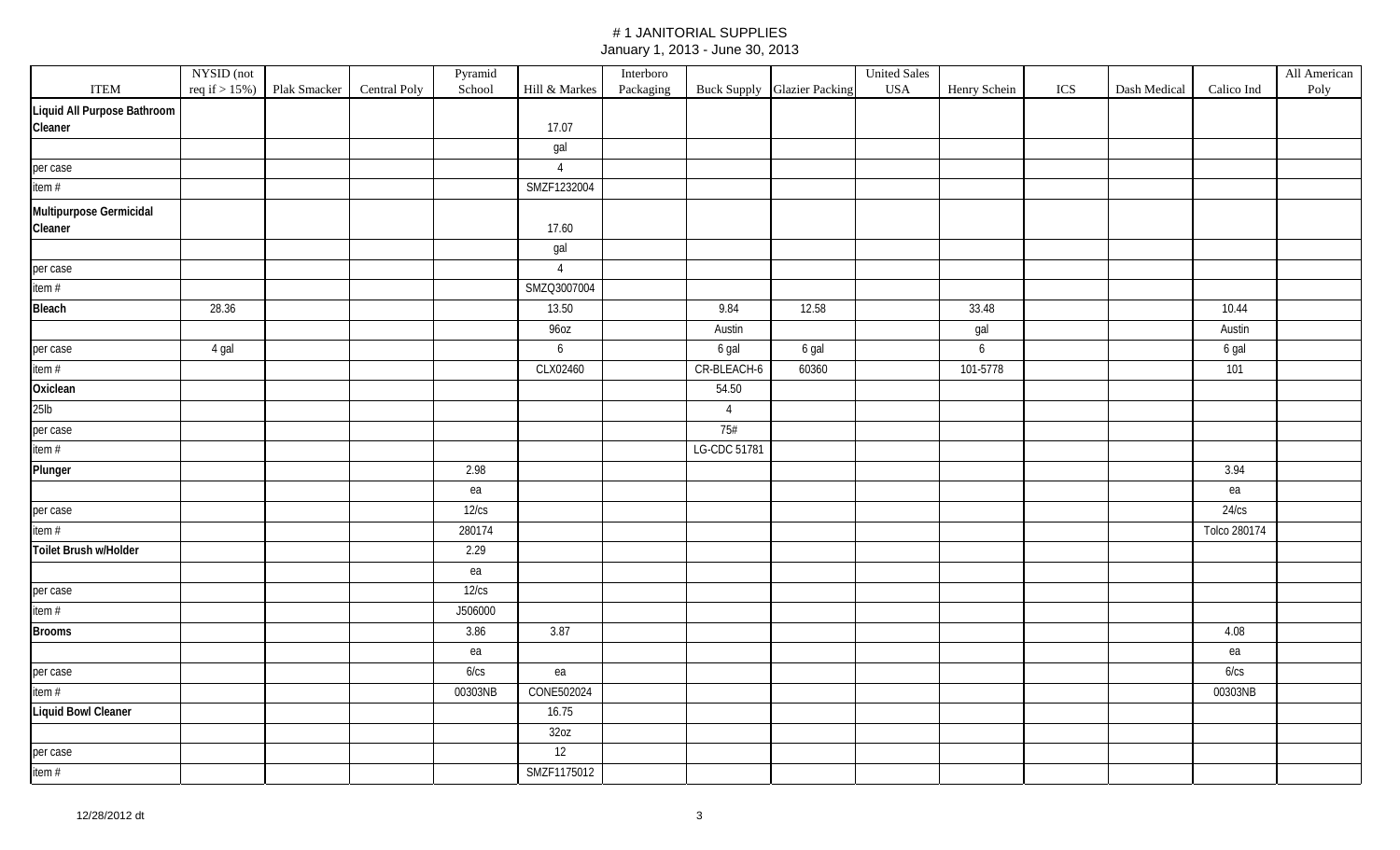|                          | NYSID (not |                                |              | Pyramid    |                | Interboro |                   |                             | <b>United Sales</b> |              |     |              |            | All American |
|--------------------------|------------|--------------------------------|--------------|------------|----------------|-----------|-------------------|-----------------------------|---------------------|--------------|-----|--------------|------------|--------------|
| <b>ITEM</b>              |            | req if $> 15\%$ ) Plak Smacker | Central Poly | School     | Hill & Markes  | Packaging |                   | Buck Supply Glazier Packing | <b>USA</b>          | Henry Schein | ICS | Dash Medical | Calico Ind | Poly         |
| Air Deodorizer           |            |                                |              | 24.98      | 21.33          |           |                   |                             |                     | 20.16        |     |              |            |              |
|                          |            |                                |              | 20 oz      | qt             |           |                   |                             |                     | 9 oz         |     |              |            |              |
| per case                 |            |                                |              | 12         | 12             |           |                   |                             |                     | 12           |     |              |            |              |
| item #                   |            |                                |              | 433-4113   | SMZL2107012    |           |                   |                             |                     | 423-3966     |     |              |            |              |
| 8oz Mop Head             |            |                                |              | 50.28      |                |           |                   |                             |                     |              |     |              | 22.74      |              |
|                          |            |                                |              |            |                |           |                   |                             |                     |              |     |              |            |              |
| per case                 |            |                                |              | 12         |                |           |                   |                             |                     |              |     |              | 12         |              |
| item #                   |            |                                |              | LM203MCS   |                |           |                   |                             |                     |              |     |              | 307        |              |
| 16oz Mop Head            |            |                                |              | 26.04      |                |           | 26.20             |                             |                     |              |     |              | 29.94      |              |
|                          |            |                                |              |            |                |           |                   |                             |                     |              |     |              |            |              |
| per case                 |            |                                |              | 12         |                |           | 12                |                             |                     |              |     |              | 12         |              |
| item #                   |            |                                |              | A401116    |                |           | GS-AWM7516        |                             |                     |              |     |              | 3104       |              |
| 20oz Mop Head            |            |                                |              | 35.76      |                |           | 30.15             |                             |                     |              |     |              | 36.94      |              |
|                          |            |                                |              |            |                |           |                   |                             |                     |              |     |              |            |              |
| per case                 |            |                                |              | 12         |                |           | 12                |                             |                     |              |     |              | 12         |              |
| item #                   |            |                                |              | A401120    |                |           | GS-AWM7520        |                             |                     |              |     |              | 311        |              |
| Murphy's Oil             |            |                                |              |            | 54.98          |           | 52.60             |                             |                     |              |     |              |            |              |
|                          |            |                                |              |            | gal            |           | gal               |                             |                     |              |     |              |            |              |
| per case                 |            |                                |              |            | $\overline{4}$ |           | $\overline{4}$    |                             |                     |              |     |              |            |              |
| item $#$                 |            |                                |              |            | CPL1103        |           | LG-MUR1103        |                             |                     |              |     |              |            |              |
| Bully creme cleanser -qt |            |                                |              |            | 17.33          |           |                   |                             |                     |              |     |              |            |              |
|                          |            |                                |              |            | qt             |           |                   |                             |                     |              |     |              |            |              |
| per case                 |            |                                |              |            | 12             |           |                   |                             |                     |              |     |              |            |              |
| item #                   |            |                                |              |            | SMZG1325012    |           |                   |                             |                     |              |     |              |            |              |
| Digest                   | 49.93      |                                |              |            | 28.00          |           |                   |                             |                     |              |     |              |            |              |
|                          |            |                                |              |            | gal            |           |                   |                             |                     |              |     |              |            |              |
| per case                 | 4 gal      |                                |              |            | $\overline{4}$ |           |                   |                             |                     |              |     |              |            |              |
| item #                   |            |                                |              |            | SMZD0860004    |           |                   |                             |                     |              |     |              |            |              |
| Ammonia                  |            |                                |              |            | 11.10          |           | 11.20             |                             |                     |              |     |              | 11.24      |              |
|                          |            |                                |              |            | Austin         |           |                   |                             |                     |              |     |              |            |              |
| per case                 |            |                                |              |            | 4 gal          |           | $\overline{4}$    |                             |                     |              |     |              | 4 gal      |              |
| item $#$                 |            |                                |              |            | JAB22770521    |           | <b>GR-AMMONIA</b> |                             |                     |              |     |              | 521        |              |
| <b>Powder Cleaner</b>    |            |                                |              | 28.95      | 25.00          |           | 30.09             |                             |                     |              |     |              |            |              |
|                          |            |                                |              | 21 oz BABO | 210Z           |           | 21oz Comet        |                             |                     |              |     |              |            |              |
|                          |            |                                |              |            |                |           |                   |                             |                     |              |     |              |            |              |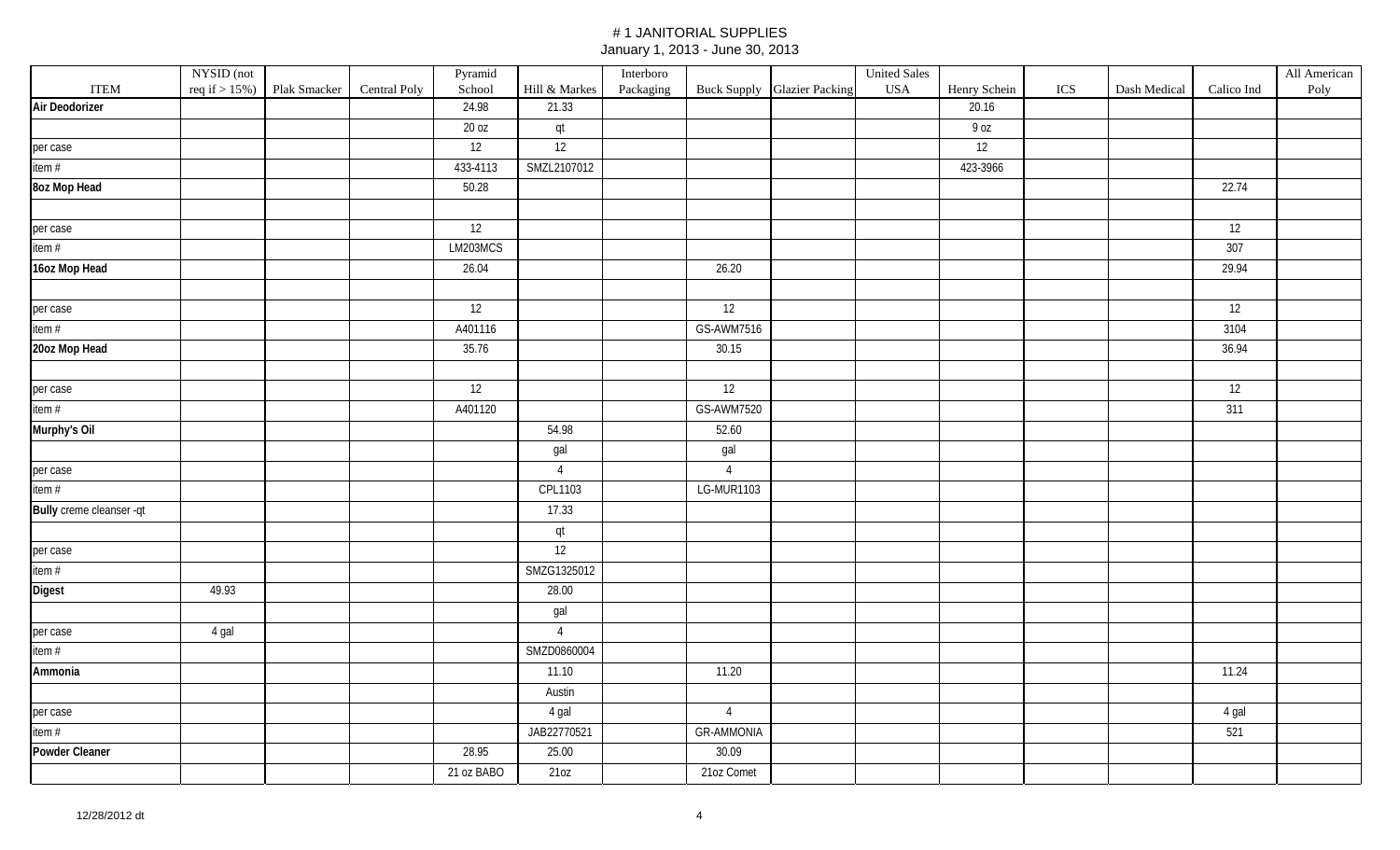|                                | NYSID (not        |              |              | Pyramid        |               | Interboro      |                |                                    | <b>United Sales</b> |              |             |              |            | All American |
|--------------------------------|-------------------|--------------|--------------|----------------|---------------|----------------|----------------|------------------------------------|---------------------|--------------|-------------|--------------|------------|--------------|
| <b>ITEM</b>                    | req if $> 15\%$ ) | Plak Smacker | Central Poly | School         | Hill & Markes | Packaging      |                | <b>Buck Supply Glazier Packing</b> | <b>USA</b>          | Henry Schein | ICS         | Dash Medical | Calico Ind | Poly         |
| per case                       |                   |              |              | 24             | 24            |                | 24             |                                    |                     |              |             |              |            |              |
| item#                          |                   |              |              | P752088        | CAL752088     |                | LG-PGC-32987   |                                    |                     |              |             |              |            |              |
| 32oz Spray Bottles             | 2.00              |              |              | .37            | .43           |                | .38            |                                    |                     |              |             |              | .48        |              |
|                                |                   |              |              | ea             |               |                | ea             |                                    |                     |              |             |              | ea         |              |
| per case                       | ea                |              |              | 12/cs          |               |                |                |                                    |                     |              |             |              | 100/cs     |              |
| item#                          |                   |              |              | 932B           | CON932CG      |                | BSD-32oz Spray |                                    |                     |              |             |              | 36120123   |              |
| <b>Trigger Sprayers</b>        | 2.00              |              |              | .35            | .38           |                |                |                                    |                     |              |             |              | .32        |              |
|                                |                   |              |              | ea             |               |                |                |                                    |                     |              |             |              | ea         |              |
| per case                       | ea                |              |              | 12/cs          |               |                |                |                                    |                     |              |             |              | 200/cs     |              |
| item #                         |                   |              |              | 902RW9         | CON902BW9     |                |                |                                    |                     |              |             |              | 36100103   |              |
| Oil Based Stainless Steel      |                   |              |              |                |               |                |                |                                    |                     |              |             |              |            |              |
| Cleaner                        |                   |              |              | 23.98          | 25.00         |                |                |                                    |                     |              |             |              |            |              |
|                                |                   |              |              | 20 oz          | 18 oz         |                |                |                                    |                     |              |             |              |            |              |
| per case                       |                   |              |              | 12             | 12            |                |                |                                    |                     |              |             |              |            |              |
| item $#$                       |                   |              |              | 433-4111       | CLRCS234      |                |                |                                    |                     |              |             |              |            |              |
| <b>Stainless Steel Cleaner</b> | 105.27            |              |              | 23.98          | 25.00         |                |                |                                    |                     |              |             |              |            |              |
|                                | 32 oz             |              |              | 20 oz          | 18 oz         |                |                |                                    |                     |              |             |              |            |              |
| per case                       | 12                |              |              | 12             | 12            |                |                |                                    |                     |              |             |              |            |              |
| item#                          |                   |              |              | 433-4111       | CLRCS234      |                |                |                                    |                     |              |             |              |            |              |
| <b>Sm Vinyl Gloves</b>         |                   | 46.60        | 33.25        |                | 24.23         | 27.00          |                | 31.00                              |                     | 3.52         | 71.40       | 25.24        | 25.14      |              |
|                                |                   |              |              |                |               |                |                |                                    |                     |              |             |              |            |              |
| per case                       |                   | 10/100       | 1000         |                | 10/100        | 100/10         |                | 10/100                             |                     | 100/bx       | 1000/cs     |              | 10/100     |              |
|                                |                   |              |              |                |               | Med Pride-SM-  |                |                                    |                     |              |             |              |            |              |
| item $#$                       |                   | 21537        | GPX3         |                | ISL102202     | VG             |                | 387572                             |                     | 102-6721     | <b>VSPF</b> | MTVF100S     | 29G15AS    |              |
| <b>Med Vinyl Gloves</b>        |                   | 46.60        | 33.25        | 28.90          | 24.23         | 27.00          | 25.00          | 29.70                              | 26.50               | 3.52         | 71.40       | 25.24        | 25.14      |              |
|                                |                   |              |              |                |               |                |                |                                    |                     |              |             |              |            |              |
| per case                       |                   | 10/100       | 1000         | 10/100         | 10/100        | 100/10         | 10/100         | 10/100                             | 100/10              | $100$ /bx    | 1000/cs     |              | 10/100     |              |
|                                |                   |              |              |                |               | Med Pride-Med- |                |                                    |                     |              |             |              |            |              |
| item $#$                       |                   | 21537        | GPX3         | <b>VMD5101</b> | ISL102204     | VG             | SA-GVDR-MD     | 386558                             | emerald             | 102-5338     | <b>VSPF</b> | MTVF100M     | 29G15AM    |              |
| <b>Lrg Vinyl Gloves</b>        |                   | 46.60        | 33.25        | 28.90          | 24.23         | 27.00          | 25.00          | 29.93                              | 26.50               | 3.52         | 71.40       | 25.24        | 25.14      |              |
|                                |                   |              |              |                |               |                |                |                                    |                     |              |             |              |            |              |
| per case                       |                   | 10/100       | 1000         | 10/100         | 10/100        | 100/10         | 10/100         | 10/100                             | 100/10              | $100$ /bx    | 1000/cs     |              | 10/100     |              |
|                                |                   |              |              |                |               | Med Pride-Lrg- |                |                                    |                     |              |             |              |            |              |
| item#                          |                   | 21539        | GPX3         | <b>VLG5101</b> | ISL102206     | VG             | SA-GVDR-LG     | 386559                             | emerald             | 102-7319     | <b>VSPF</b> | MTVF100L     | 29G15AL    |              |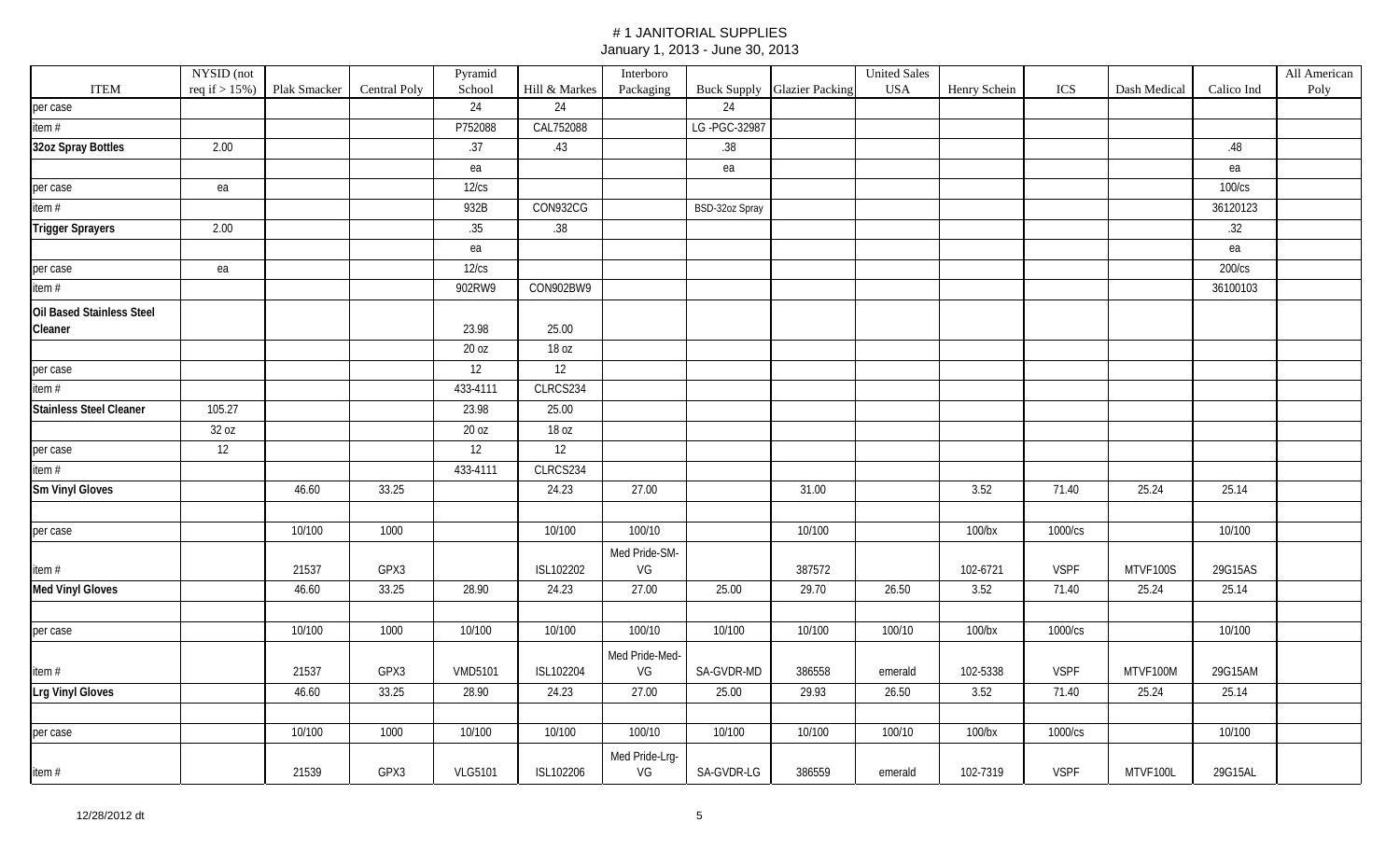|                                | NYSID (not        |              |                     | Pyramid        |               | Interboro      |            |                                    | <b>United Sales</b> |              |              |                |             | All American |
|--------------------------------|-------------------|--------------|---------------------|----------------|---------------|----------------|------------|------------------------------------|---------------------|--------------|--------------|----------------|-------------|--------------|
| <b>ITEM</b>                    | req if $> 15\%$ ) | Plak Smacker | <b>Central Poly</b> | School         | Hill & Markes | Packaging      |            | <b>Buck Supply Glazier Packing</b> | <b>USA</b>          | Henry Schein | ICS          | Dash Medical   | Calico Ind  | Poly         |
| X Lrg Vinyl Gloves             |                   | 46.60        | 33.25               | 28.90          | 24.23         | 27.00          | 25.00      | 29.87                              | 26.50               | 3.52         | 71.40        | 25.24          | 25.14       |              |
|                                |                   |              |                     |                |               |                |            |                                    |                     |              |              |                |             |              |
| per case                       |                   | 10/100       | 1000                | 10/100         | 10/100        | 100/10         | 10/100     | 10/100                             | 100/10              | $90$ /bx     | 1000/cs      |                | 10/100      |              |
|                                |                   |              |                     |                |               | Med Pride-XL-  |            |                                    |                     |              |              |                |             |              |
| item#                          |                   | 21540        | GPX3                | <b>VXL5101</b> | ISL102208     | VG             | SA-GVDR-XL | 387571                             | emerald             | 102-5377     | <b>VSPF</b>  | MTVF100XL      | 29G15AXL    |              |
| <b>Small Powder-Free Latex</b> |                   |              |                     |                |               |                |            |                                    |                     |              |              |                |             |              |
| <b>Exam Gloves</b>             |                   | 76.60        | 63.70               | 54.90          | 51.56         | 55.00          | 54.25      |                                    |                     | 6.17         | 98.60        | 52.20          | 53.64       |              |
|                                |                   |              |                     |                |               |                |            |                                    |                     |              |              |                |             |              |
| per case                       |                   | 10/100       | 1000                | 10/100         | 10/100        | 10/100         | 10/100     |                                    |                     | $100$ /bx    | 1000/cs      |                | 10/100      |              |
|                                |                   |              |                     |                |               | Med Pride-Sm-  |            |                                    |                     |              |              |                |             |              |
| item $#$                       |                   | 21407        | GPPFT-S             | <b>LSM200</b>  | ISL100112     | LPFG           | SA-GREP-SM |                                    |                     | 102-8296     | <b>GPPFT</b> | <b>VPF100S</b> | 29GPPF102S  |              |
| Med Powder-Free Latex Exam     |                   |              |                     |                |               |                |            |                                    |                     |              |              |                |             |              |
| Gloves                         |                   | 76.60        | 63.70               | 54.90          | 51.56         | 55.00          | 54.25      |                                    |                     | 6.17         | 98.60        | 52.20          | 53.64       |              |
|                                |                   |              |                     |                |               |                |            |                                    |                     |              |              |                |             |              |
| per case                       |                   | 10/100       | 1000                | 10/100         | 10/100        | 10/100         | 10/100     |                                    |                     | $100$ /bx    | 1000/cs      |                | 10/100      |              |
|                                |                   |              |                     |                |               | Med Pride-Med- |            |                                    |                     |              |              |                |             |              |
| item#                          |                   | 21408        | GPPFT               | <b>LMD200</b>  | ISL100114     | LPFG           | SA-GREP-MD |                                    |                     | 102-5355     | GPPFT        | VPF100M        | 29GPPF103M  |              |
| Lrg Powder-Free Latex Exam     |                   |              |                     |                |               |                |            |                                    |                     |              |              |                |             |              |
| Gloves                         |                   | 76.60        | 63.70               | 54.90          | 51.56         | 55.00          | 54.25      |                                    |                     | 6.17         | 98.60        | 52.20          | 53.64       |              |
|                                |                   |              |                     |                |               |                |            |                                    |                     |              |              |                |             |              |
| per case                       |                   | 10/100       | 1000                | 10/100         | 10/100        | 10/100         | 10/100     |                                    |                     | $100$ /bx    | 1000/cs      |                | 10/100      |              |
|                                |                   |              |                     |                |               | Med Pride-Lrg- |            |                                    |                     |              |              |                |             |              |
| item#                          |                   | 21409        | <b>GPPFT</b>        | <b>LLG200</b>  | ISL100116     | LPFG           | SA-GREP-LG |                                    |                     | 102-7763     | GPPFT        | <b>VPF100L</b> | 29GPPF104L  |              |
| X-Lrg Powder-Free Latex        |                   |              |                     |                |               |                |            |                                    |                     |              |              |                |             |              |
| <b>Exam Gloves</b>             |                   |              | 63.70               | 54.90          | 51.56         | 55.00          | 54.25      |                                    |                     | 6.17         | 98.60        | 52.20          | 53.64       |              |
|                                |                   |              |                     |                |               |                |            |                                    |                     |              |              |                |             |              |
| per case                       |                   |              | 10/100              | 10/100         | 10/100        | 10/100         | 10/100     |                                    |                     | 100/bx       | 1000/cs      |                | 10/100      |              |
|                                |                   |              |                     |                |               | Med Pride-XL-  |            |                                    |                     |              |              |                |             |              |
| item $#$                       |                   |              | GPPFT               | <b>LXL200</b>  | ISL100118     | LPFG           | SA-GREP-XL |                                    |                     | 102-5357     | GPPFT        | VPF100XL       | 29GPPF105XL |              |
| Sm Powder-Free Nitrile Exam    |                   |              |                     |                |               |                |            |                                    |                     |              |              |                |             |              |
| Gloves                         |                   | 69.50        | 58.10               | 50.90          |               | 39.98          | 52.16      |                                    |                     | 5.69         | 117.86       | 44.40          | 45.84       |              |
|                                |                   |              |                     |                |               |                |            |                                    |                     |              |              |                |             |              |
| per case                       |                   | 10/100       | 1000                | 10/100         |               | 10/100         | 10/100     |                                    |                     | $100$ /bx    | 1000/cs      |                | 10/100      |              |
|                                |                   |              |                     |                |               | Microflex-SM-  |            |                                    |                     |              |              |                |             |              |
| item #                         |                   | 25030        | APFN                | <b>NSM200</b>  |               | <b>NPFG</b>    | SA-GNPR-SM |                                    |                     | 900-4484     | GPNB         | VNPF100S       | 29NSM5201C  |              |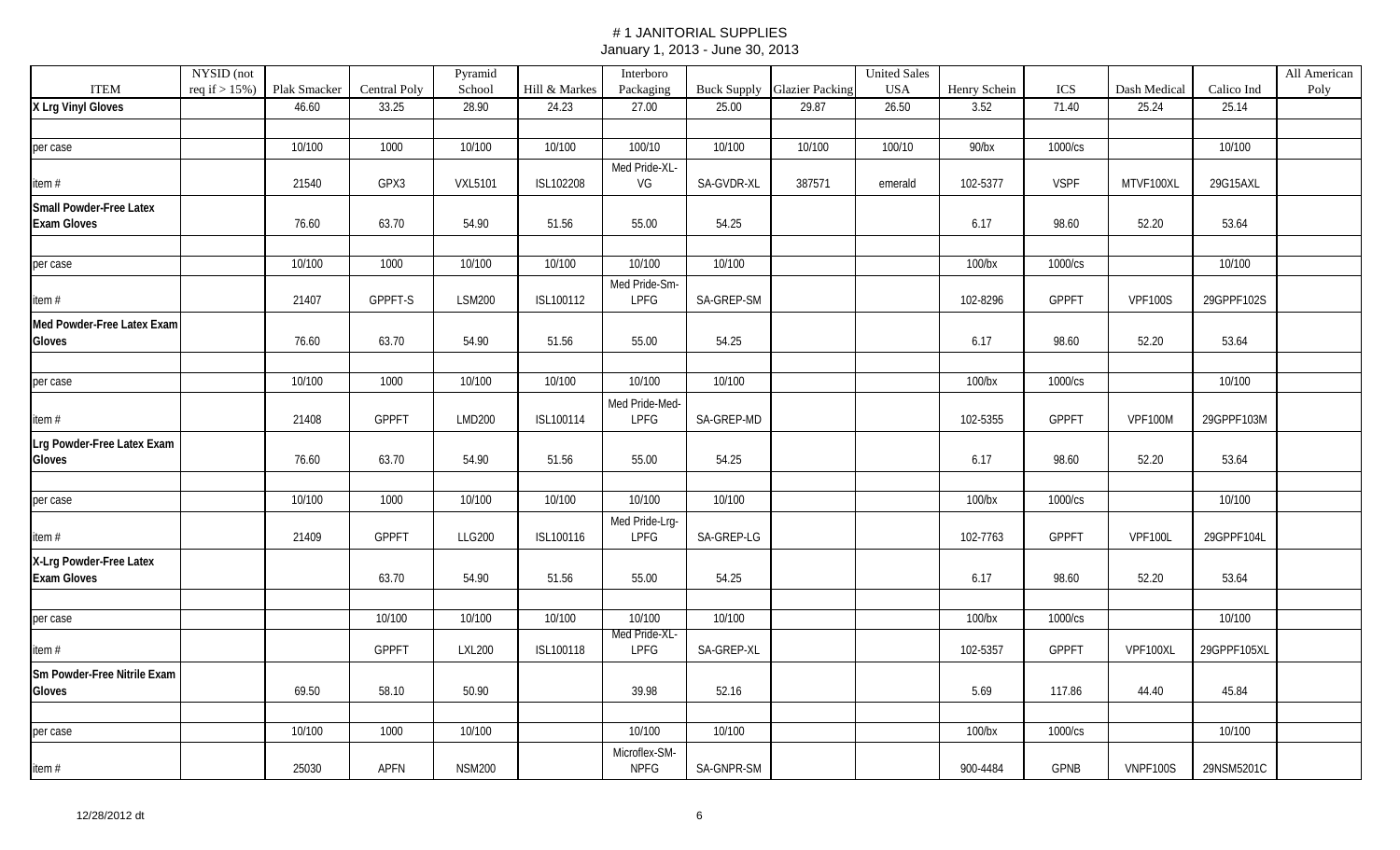|                                                 | NYSID (not |                                |                     | Pyramid       |               | Interboro                    |            |                             | <b>United Sales</b> |              |             |              |            | All American |
|-------------------------------------------------|------------|--------------------------------|---------------------|---------------|---------------|------------------------------|------------|-----------------------------|---------------------|--------------|-------------|--------------|------------|--------------|
| <b>ITEM</b>                                     |            | req if $> 15\%$ ) Plak Smacker | <b>Central Poly</b> | School        | Hill & Markes | Packaging                    |            | Buck Supply Glazier Packing | <b>USA</b>          | Henry Schein | ICS         | Dash Medical | Calico Ind | Poly         |
| Med Powder-Free Nitrile                         |            |                                |                     |               |               |                              |            |                             |                     |              |             |              |            |              |
| <b>Exam Gloves</b>                              |            | 69.50                          | 58.10               | 50.90         | 76.82         | 52.00                        | 52.16      |                             |                     | 5.69         | 117.86      | 44.40        | 49.45      |              |
|                                                 |            |                                |                     |               |               |                              |            |                             |                     |              |             |              |            |              |
| per case                                        |            | 10/100                         | 1000                | 10/100        | 10/100        | 10/100                       | 10/100     |                             |                     | $100$ /bx    | 1000/cs     |              | 10/100     |              |
| item #                                          |            | 25031                          | <b>APFN</b>         | <b>NMD200</b> | PIP63332PFM   | Aurelia--Med-<br><b>NPFG</b> | SA-GNPR-MD |                             |                     | 900-4485     | GPNB        | VNPF100M     | 29NMD5201C |              |
| Lrg Powder-Free Nitrile Exam<br>Gloves          |            | 69.50                          | 58.10               | 50.90         | 76.82         | 52.00                        | 52.16      |                             |                     | 5.69         | 117.86      | 44.40        | 49.25      |              |
|                                                 |            |                                |                     |               |               |                              |            |                             |                     |              |             |              |            |              |
| per case                                        |            | 10/100                         | 1000                | 10/100        | 10/100        | 10/100                       | 10/100     |                             |                     | $100$ /bx    | 1000/cs     |              | 10/100     |              |
| item #                                          |            | 25032                          | APFN                | <b>NLG200</b> | PIP63332PF    | Aurelia-Lrg-<br><b>NPFG</b>  | SA-GNPR-LG |                             |                     | 900-4486     | <b>GPNB</b> | VNPF100L     | 29NLG5201C |              |
| X-Lrg Powder-Free Nitrile<br><b>Exam Gloves</b> |            | 69.50                          | 58.10               | 50.90         | 76.82         | 52.00                        | 52.16      |                             |                     | 5.69         | 117.86      | 44.40        | 48.25      |              |
|                                                 |            |                                |                     |               |               |                              |            |                             |                     |              |             |              |            |              |
| per case                                        |            | 10/100                         | 1000                | 10/100        | 10/100        | 10/100                       | 10/100     |                             |                     | $100$ /bx    | 1000/cs     |              | 10/100     |              |
| item $#$                                        |            | 25033                          | APFN                | <b>NXL200</b> | PIP63332PFXL  | Med Pride-XL-<br><b>NPFG</b> | SA-GNPR-XL |                             |                     | 900-4487     | <b>GPNB</b> | VNPF100XL    | 29NXL5201C |              |
| <b>Mop Handles</b>                              |            |                                |                     | 6.19          | 11.59         |                              |            | 11.60                       |                     |              |             |              | 6.28       |              |
|                                                 |            |                                |                     | ea            | ea            |                              |            | ea                          |                     |              |             |              |            |              |
| per case                                        |            |                                |                     | 12            |               |                              |            |                             |                     |              |             |              | 6/cs       |              |
| item #                                          |            |                                |                     | 01205NB       | WHT60         |                              |            | 596                         |                     |              |             |              | 01207NB    |              |
| <b>Floor Wax</b>                                | 66.64      |                                |                     |               | 50.67         |                              |            |                             |                     |              |             |              |            |              |
|                                                 |            |                                |                     |               | 2-3 weeks     |                              |            |                             |                     |              |             |              |            |              |
| per case                                        | 4 gal      |                                |                     |               | 5 gal         |                              |            |                             |                     |              |             |              |            |              |
| item #                                          |            |                                |                     |               | SMZCS0740005  |                              |            |                             |                     |              |             |              |            |              |
| <b>Floor Stripper</b>                           | 47.94      |                                |                     |               | 32.00         |                              |            |                             |                     |              |             |              |            |              |
|                                                 |            |                                |                     |               | 2-3 weeks     |                              |            |                             |                     |              |             |              |            |              |
| per case                                        | 4 gal      |                                |                     |               | 5 gal         |                              |            |                             |                     |              |             |              |            |              |
| item #                                          |            |                                |                     |               | SMZR3025005   |                              |            |                             |                     |              |             |              |            |              |
| <b>Floor Finish</b>                             | 59.60      |                                |                     |               | 50.67         |                              |            |                             |                     |              |             |              |            |              |
|                                                 |            |                                |                     |               | 2-3 weeks     |                              |            |                             |                     |              |             |              |            |              |
| per case                                        | 4 gal      |                                |                     |               | 5 gal         |                              |            |                             |                     |              |             |              |            |              |
| item#                                           |            |                                |                     |               | SMZCS0740005  |                              |            |                             |                     |              |             |              |            |              |
| <b>Laundry Detergent</b>                        |            |                                |                     |               | 26.00         |                              |            |                             |                     |              |             |              |            |              |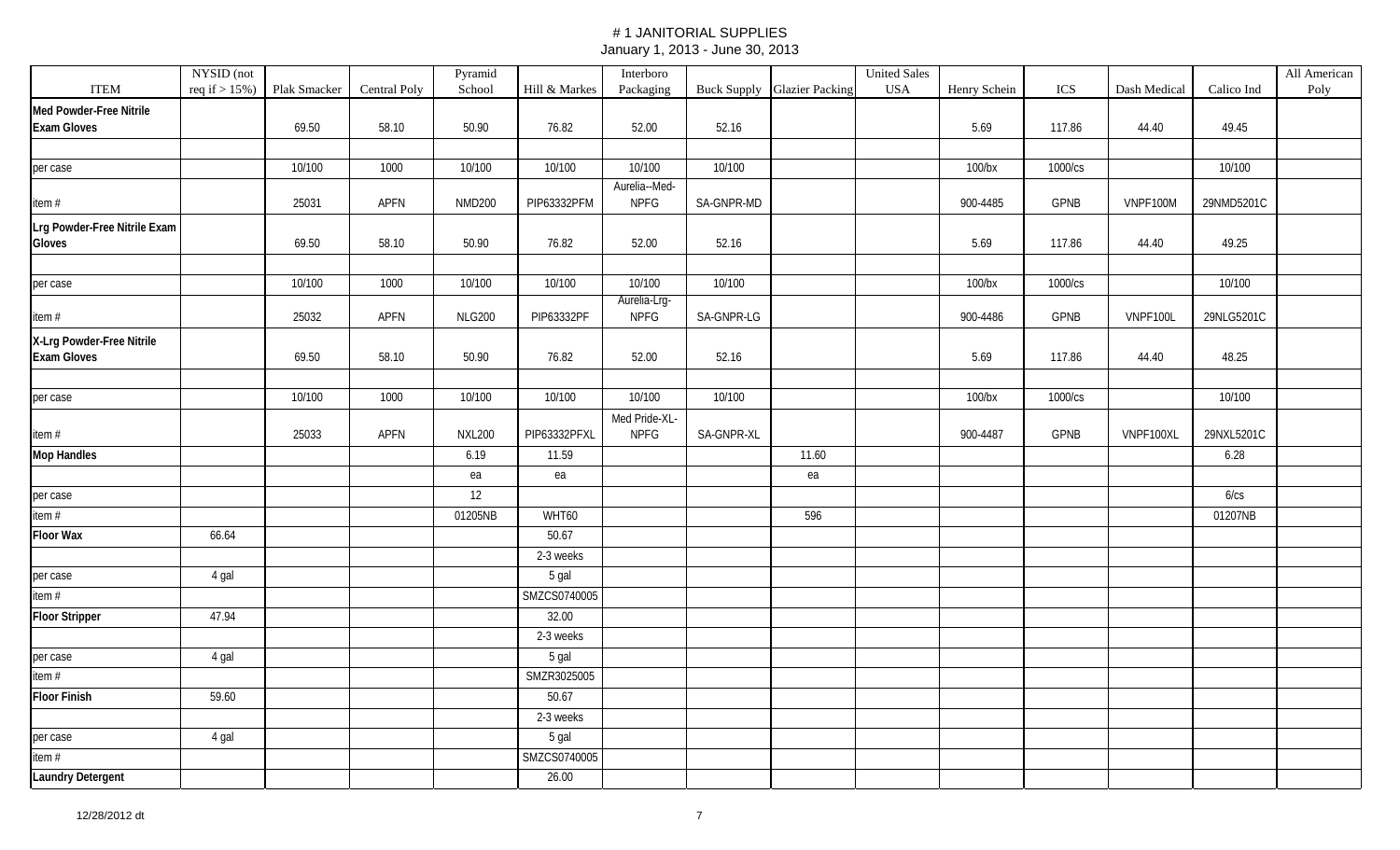|                         | NYSID (not        |              |                     | Pyramid |                | Interboro |                     |                                    | <b>United Sales</b> |                |     |              |            | All American |
|-------------------------|-------------------|--------------|---------------------|---------|----------------|-----------|---------------------|------------------------------------|---------------------|----------------|-----|--------------|------------|--------------|
| <b>ITEM</b>             | req if $> 15\%$ ) | Plak Smacker | <b>Central Poly</b> | School  | Hill & Markes  | Packaging |                     | <b>Buck Supply Glazier Packing</b> | <b>USA</b>          | Henry Schein   | ICS | Dash Medical | Calico Ind | Poly         |
|                         |                   |              |                     |         | Simoniz        |           |                     |                                    |                     |                |     |              |            |              |
| per case                |                   |              |                     |         | $50#$          |           |                     |                                    |                     |                |     |              |            |              |
| item #                  |                   |              |                     |         | SMZC0597050    |           |                     |                                    |                     |                |     |              |            |              |
| <b>Dish Detergent</b>   |                   |              |                     |         | 20.27          |           |                     | 42.08                              |                     |                |     |              |            |              |
|                         |                   |              |                     |         | gal            |           |                     | gal                                |                     |                |     |              |            |              |
| per case                |                   |              |                     |         | $\overline{4}$ |           |                     | $\mathbf{3}$                       |                     |                |     |              |            |              |
| item #                  |                   |              |                     |         | SMZP2705004    |           |                     | 8095                               |                     |                |     |              |            |              |
| Cleaner / Degreaser     | 50.96             |              |                     |         | 17.60          |           | 14.70               |                                    |                     |                |     |              |            |              |
| Simonize AP7            |                   |              |                     |         | gal            |           |                     |                                    |                     |                |     |              |            |              |
| per case                | 4 gal             |              |                     |         | $\overline{4}$ |           | $\overline{4}$      |                                    |                     |                |     |              |            |              |
| item #                  |                   |              |                     |         | SMZP2666004    |           | HMW-<br>SMZP2666004 |                                    |                     |                |     |              |            |              |
| Cleaner / Degreaser     |                   |              |                     |         | 20.64          |           |                     |                                    |                     |                |     |              |            |              |
| Simonize Strike Force   |                   |              |                     |         | qt             |           |                     |                                    |                     |                |     |              |            |              |
| per case                |                   |              |                     |         | 12             |           |                     |                                    |                     |                |     |              |            |              |
| item #                  |                   |              |                     |         | SMZC0595012    |           |                     |                                    |                     |                |     |              |            |              |
| GOJO Liquid Hand Soap   |                   |              |                     |         | 39.40          |           | 42.20               |                                    | 51.59               |                |     |              |            |              |
| 2L-2217                 |                   |              |                     |         | 2ml            |           |                     |                                    |                     |                |     |              |            |              |
| per case                |                   |              |                     |         | $\overline{4}$ |           | $\overline{4}$      |                                    | $\overline{4}$      |                |     |              |            |              |
| item #                  |                   |              |                     |         | GJ221704       |           | GOJ 221704          |                                    | 2L-2217             |                |     |              |            |              |
| <b>Liquid Hand Soap</b> |                   |              |                     |         | 18.67          |           |                     | 46.50                              |                     |                |     |              |            |              |
|                         |                   |              |                     |         | gal            |           |                     | gal                                |                     |                |     |              |            |              |
| per case                |                   |              |                     |         | $\overline{4}$ |           |                     | $\overline{4}$                     |                     |                |     |              |            |              |
| item #                  |                   |              |                     |         | SMZCS025004    |           |                     | 4146JD                             |                     |                |     |              |            |              |
| <b>Hand Sanitizers</b>  | 97.40             |              |                     |         | 44.80          |           | 44.80               | 61.72                              | 96.13               |                |     |              |            |              |
| Purell 9656/9657        | 800ml             |              |                     |         | 800ml          |           |                     | $2.5$ ltr                          |                     |                |     |              |            |              |
| per case                | 12                |              |                     |         | 6              |           | 6                   |                                    | 12                  |                |     |              |            |              |
| item#                   | D4080-0000-000    |              |                     |         | GJ965606       |           | GOJ965606           | 460395                             | 9657-12             |                |     |              |            |              |
| Hand Sanitizers Foam    | 53.94             |              |                     |         | 49.95          |           | 49.90               | 66.23                              | 58.28               | 61.94          |     |              |            |              |
| 5392                    | 1200 ml           |              |                     |         | 1.2 ltr        |           |                     | 1200ml                             |                     | 1200ml         |     |              |            |              |
| per case                | $\overline{3}$    |              |                     |         | $\overline{2}$ |           | $\overline{2}$      | $\overline{2}$                     | $\overline{2}$      | $\overline{2}$ |     |              |            |              |
| item #                  | D4058-0000-000    |              |                     |         | GJ539202       |           | GOJ539202           | 5392                               | 5392                | 590-6019       |     |              |            |              |
| Single Use Laundry Det  |                   |              |                     |         |                |           | 33.98               |                                    |                     |                |     |              |            |              |
|                         |                   |              |                     |         |                |           | 2 oz                |                                    |                     |                |     |              |            |              |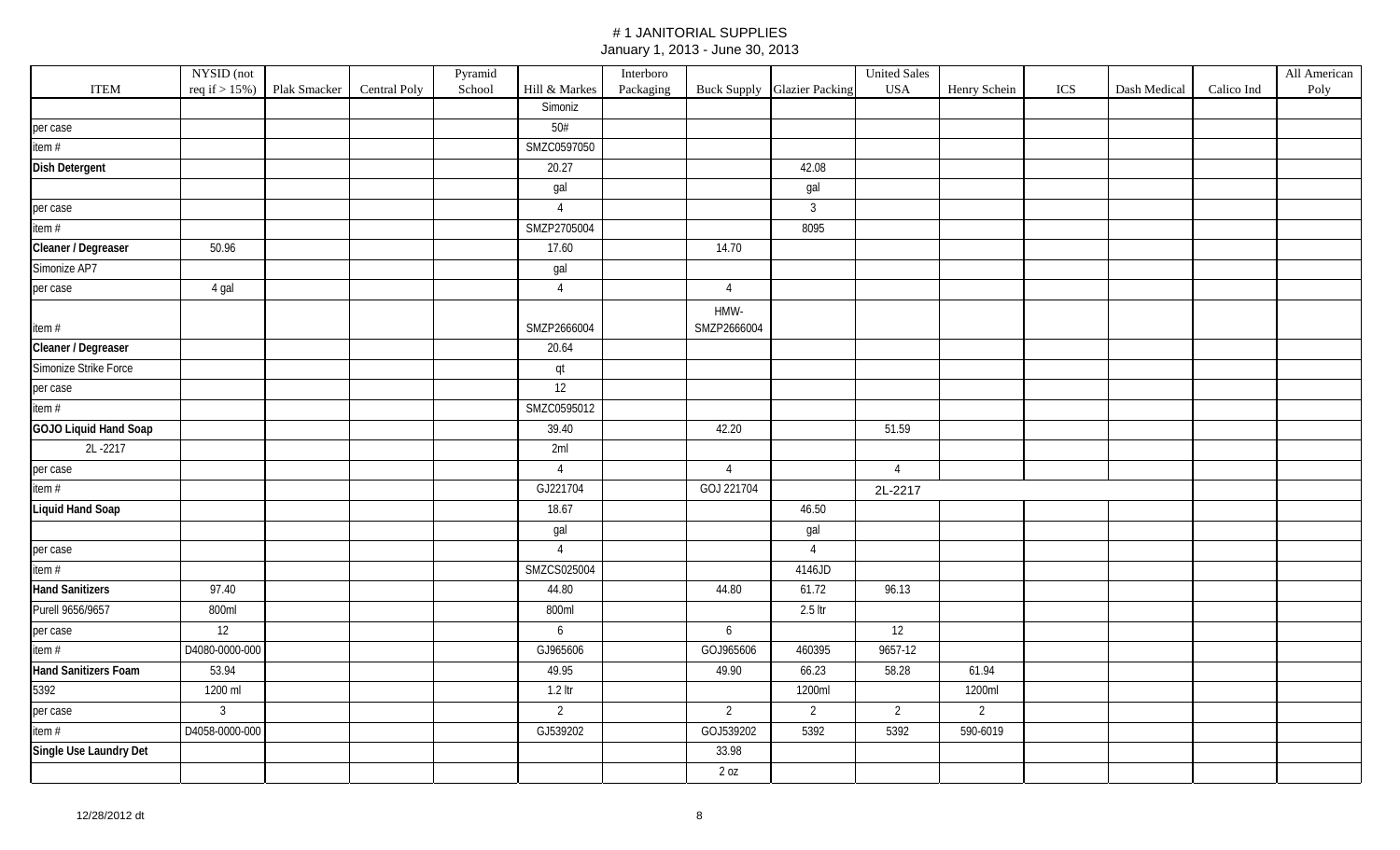|                                                           | NYSID (not        |              |              | Pyramid |                | Interboro |            |                                    | <b>United Sales</b> |              |     |              |            | All American |
|-----------------------------------------------------------|-------------------|--------------|--------------|---------|----------------|-----------|------------|------------------------------------|---------------------|--------------|-----|--------------|------------|--------------|
| <b>ITEM</b>                                               | req if $> 15\%$ ) | Plak Smacker | Central Poly | School  | Hill & Markes  | Packaging |            | <b>Buck Supply Glazier Packing</b> | <b>USA</b>          | Henry Schein | ICS | Dash Medical | Calico Ind | Poly         |
| per case                                                  |                   |              |              |         |                |           | 100        |                                    |                     |              |     |              |            |              |
| item#                                                     |                   |              |              |         |                |           | DRK2979267 |                                    |                     |              |     |              |            |              |
| Prolux Vacuum Bags                                        |                   |              |              |         |                |           |            | No Award                           |                     |              |     |              |            |              |
|                                                           |                   |              |              |         |                |           |            |                                    |                     |              |     |              |            |              |
| Mighty Mite Type MM Vacuum<br><b>Bags</b>                 |                   |              |              |         |                |           |            | No Award                           |                     |              |     |              |            |              |
|                                                           |                   |              |              |         |                |           |            |                                    |                     |              |     |              |            |              |
| Sanitaire Vacuum Bags - UP 1<br>- 9100, C4900             |                   |              |              |         |                |           |            | No Award                           |                     |              |     |              |            |              |
|                                                           |                   |              |              |         |                |           |            |                                    |                     |              |     |              |            |              |
| Sanitaire Vacuum Bags - SD<br>P1/6600                     |                   |              |              |         |                |           |            | No Award                           |                     |              |     |              |            |              |
|                                                           |                   |              |              |         |                |           |            |                                    |                     |              |     |              |            |              |
| Vacuum Cleaner Scent Tabs<br>Style 515                    |                   |              |              |         |                |           |            | No Award                           |                     |              |     |              |            |              |
|                                                           |                   |              |              |         |                |           |            |                                    |                     |              |     |              |            |              |
| Ecolab TriStar Flexylight                                 |                   |              |              |         | 117.34         |           |            |                                    |                     |              |     |              |            |              |
| #16326                                                    |                   |              |              |         |                |           |            |                                    |                     |              |     |              |            |              |
| per case                                                  |                   |              |              |         | 5 gal          |           |            |                                    |                     |              |     |              |            |              |
| item#                                                     |                   |              |              |         | ECO16326       |           |            |                                    |                     |              |     |              |            |              |
|                                                           |                   |              |              |         |                |           |            |                                    |                     |              |     |              |            |              |
| <b>Ecolab Neutral Floor Cleaner</b>                       |                   |              |              |         | 45.43          |           |            | 19.39                              |                     |              |     |              |            |              |
| #21013                                                    |                   |              |              |         | 2 liter        |           |            | gal                                |                     |              |     |              |            |              |
| per case                                                  |                   |              |              |         | $\overline{2}$ |           |            | $\overline{4}$                     |                     |              |     |              |            |              |
| item#                                                     |                   |              |              |         | ECO21013       |           |            | 666004                             |                     |              |     |              |            |              |
| Ecolab Heavy Duty Bathroom<br><b>Cleaner Disinfectant</b> |                   |              |              |         | 68.65          |           |            |                                    |                     |              |     |              |            |              |
| #10158                                                    |                   |              |              |         | 2 liter        |           |            |                                    |                     |              |     |              |            |              |
| per case                                                  |                   |              |              |         | $\overline{2}$ |           |            |                                    |                     |              |     |              |            |              |
| item #                                                    |                   |              |              |         | ECO10158       |           |            |                                    |                     |              |     |              |            |              |
| Ecolab Orange Force                                       |                   |              |              |         | 47.19          |           |            |                                    |                     |              |     |              |            |              |
| #21038                                                    |                   |              |              |         | 2 liter        |           |            |                                    |                     |              |     |              |            |              |
| per case                                                  |                   |              |              |         | 2              |           |            |                                    |                     |              |     |              |            |              |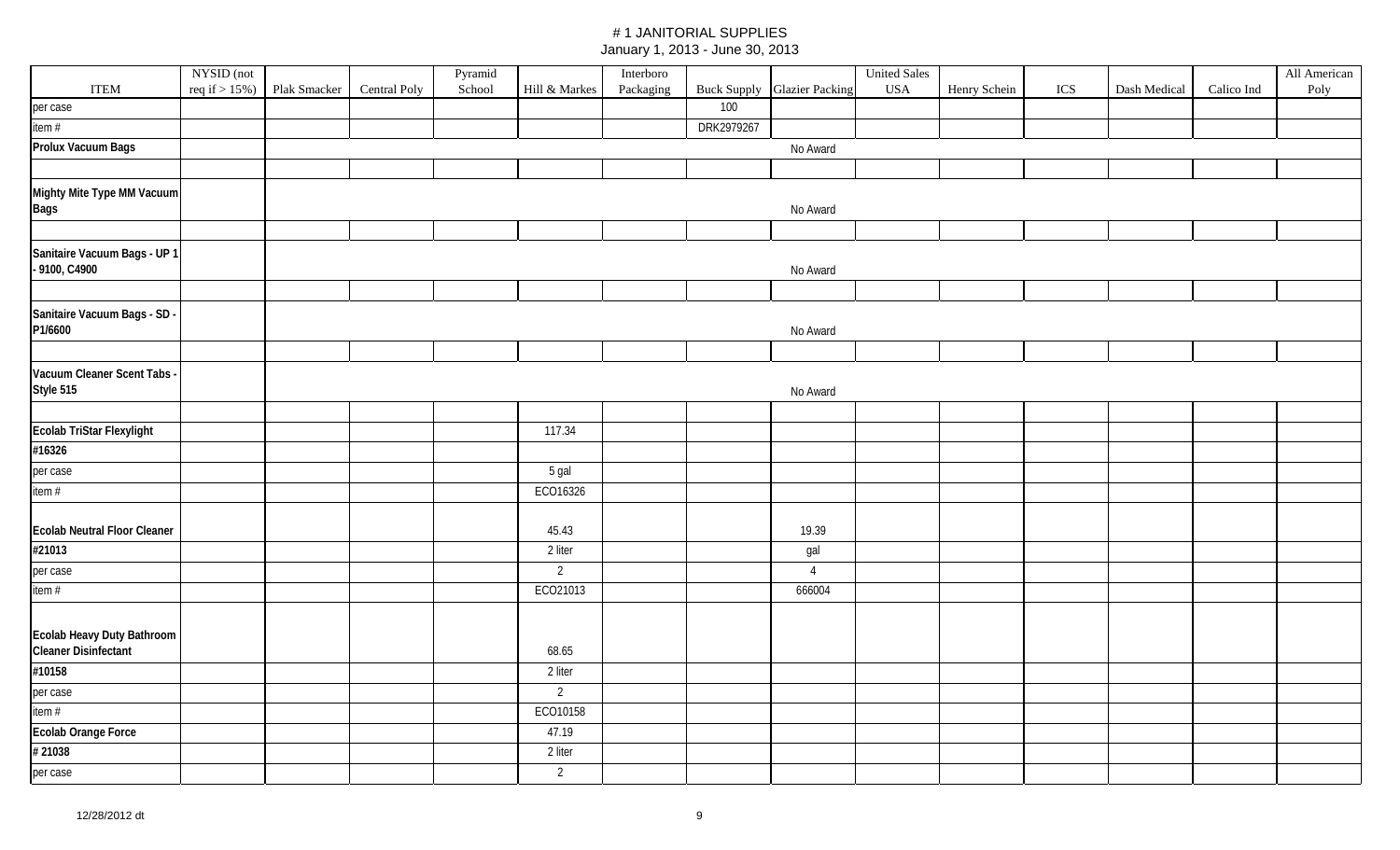|                                                                 |            |                                 |                     | Pyramid |                | Interboro |                                    | <b>United Sales</b> |              |     |              |            | All American |
|-----------------------------------------------------------------|------------|---------------------------------|---------------------|---------|----------------|-----------|------------------------------------|---------------------|--------------|-----|--------------|------------|--------------|
| <b>ITEM</b>                                                     | NYSID (not | $req$ if $> 15\%)$ Plak Smacker | <b>Central Poly</b> | School  | Hill & Markes  | Packaging | <b>Buck Supply Glazier Packing</b> | $_{\mathrm{USA}}$   | Henry Schein | ICS | Dash Medical | Calico Ind | Poly         |
| item #                                                          |            |                                 |                     |         | ECO21038       |           |                                    |                     |              |     |              |            |              |
| <b>Ecolab Revitalize Perfusion</b>                              |            |                                 |                     |         |                |           |                                    |                     |              |     |              |            |              |
| Carpet Cleaner                                                  |            |                                 |                     |         | 77.72          |           |                                    |                     |              |     |              |            |              |
| #10379                                                          |            |                                 |                     |         | 2-3 weeks      |           |                                    |                     |              |     |              |            |              |
| per case                                                        |            |                                 |                     |         | 10#            |           |                                    |                     |              |     |              |            |              |
| item #                                                          |            |                                 |                     |         | ECO10379       |           |                                    |                     |              |     |              |            |              |
| <b>Ecolab Revitalize</b><br><b>Encapsulation Carpet Cleaner</b> |            |                                 |                     |         | 74.00          |           |                                    |                     |              |     |              |            |              |
| 1 gal - # 61495099                                              |            |                                 |                     |         | gal            |           |                                    |                     |              |     |              |            |              |
| per case                                                        |            |                                 |                     |         | $\overline{4}$ |           |                                    |                     |              |     |              |            |              |
| item #                                                          |            |                                 |                     |         | ECO61495099    |           |                                    |                     |              |     |              |            |              |
| Ecolab Solid Surge Plus                                         |            |                                 |                     |         | 161.16         |           |                                    |                     |              |     |              |            |              |
| #17905                                                          |            |                                 |                     |         | 9#             |           |                                    |                     |              |     |              |            |              |
| per case                                                        |            |                                 |                     |         | $\overline{4}$ |           |                                    |                     |              |     |              |            |              |
| item #                                                          |            |                                 |                     |         | ECO17905       |           |                                    |                     |              |     |              |            |              |
| Ecolab All Purpose Cleaner                                      |            |                                 |                     |         | 117.83         |           |                                    |                     |              |     |              |            |              |
| #14205                                                          |            |                                 |                     |         | $\overline{2}$ |           |                                    |                     |              |     |              |            |              |
| per case                                                        |            |                                 |                     |         | 2 liter        |           |                                    |                     |              |     |              |            |              |
| item #                                                          |            |                                 |                     |         | ECO14205       |           |                                    |                     |              |     |              |            |              |
| <b>Ecolab Solid Navisoft</b>                                    |            |                                 |                     |         | 99.84          |           |                                    |                     |              |     |              |            |              |
| #16001                                                          |            |                                 |                     |         | 6#             |           |                                    |                     |              |     |              |            |              |
| per case                                                        |            |                                 |                     |         | $\overline{2}$ |           |                                    |                     |              |     |              |            |              |
| item #                                                          |            |                                 |                     |         | ECO16001       |           |                                    |                     |              |     |              |            |              |
| Ecolab Stain Away                                               |            |                                 |                     |         | 44.21          |           |                                    |                     |              |     |              |            |              |
| #13649                                                          |            |                                 |                     |         | 4#             |           |                                    |                     |              |     |              |            |              |
| per case                                                        |            |                                 |                     |         | $\overline{2}$ |           |                                    |                     |              |     |              |            |              |
| item #                                                          |            |                                 |                     |         | ECO13649       |           |                                    |                     |              |     |              |            |              |
| <b>Cleaning Rags</b>                                            |            |                                 |                     |         | 18.58          |           |                                    |                     |              |     |              |            |              |
|                                                                 |            |                                 |                     |         | wypall wiper   |           |                                    |                     |              |     |              |            |              |
| per case                                                        |            |                                 |                     |         | 8/70           |           |                                    |                     |              |     |              |            |              |
| item #                                                          |            |                                 |                     |         | KIM41083       |           |                                    |                     |              |     |              |            |              |
| <b>Glass Cleaner</b>                                            | 39.20      |                                 |                     |         | 17.60          |           | 14.79                              |                     |              |     |              |            |              |
|                                                                 |            |                                 |                     |         | qt             |           | qt                                 |                     |              |     |              |            |              |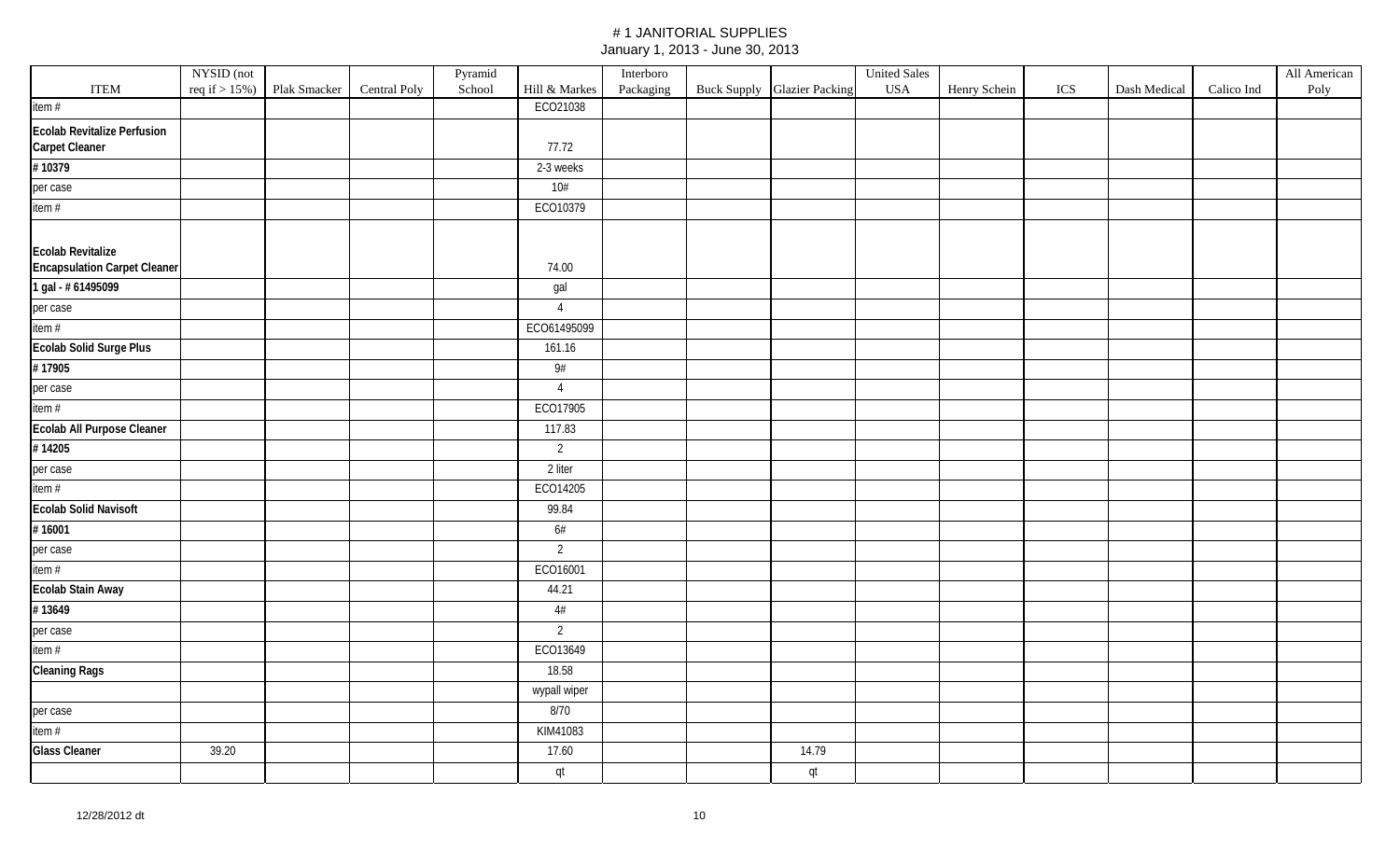|                              | NYSID (not        |              |              | Pyramid  |                | Interboro |          |                                    | <b>United Sales</b> |              |     |              |            | All American |
|------------------------------|-------------------|--------------|--------------|----------|----------------|-----------|----------|------------------------------------|---------------------|--------------|-----|--------------|------------|--------------|
| <b>ITEM</b>                  | req if $> 15\%$ ) | Plak Smacker | Central Poly | School   | Hill & Markes  | Packaging |          | <b>Buck Supply</b> Glazier Packing | <b>USA</b>          | Henry Schein | ICS | Dash Medical | Calico Ind | Poly         |
| per case                     | 4 gal             |              |              |          | 12             |           |          | 12                                 |                     |              |     |              |            |              |
| item #                       | D4502-0000-000    |              |              |          | SMZ08012       |           |          | 08012                              |                     |              |     |              |            |              |
| Antibacterial Foam Soap      |                   |              |              |          |                |           |          |                                    |                     |              |     |              |            |              |
| w/Dispenser                  | 47.38             |              |              |          | 41.00          |           |          | 51.55                              |                     |              |     |              |            |              |
| GOJ-5150-06 Buck (dispenser) | 1250ml            |              |              |          | 1.25L          |           |          | 1250ml                             |                     |              |     |              |            |              |
| per case                     | $\mathbf{3}$      |              |              |          | $\overline{3}$ |           |          | $\mathbf{3}$                       |                     |              |     |              |            |              |
| item#                        | D4078-0000-000    |              |              |          | GJE5162EXL     |           |          | 5162                               |                     |              |     |              |            |              |
| MPC Flashback SB Spray Buff  |                   |              |              |          |                |           |          |                                    |                     |              |     |              |            |              |
| or Equal                     |                   |              |              |          | 80.00          |           |          |                                    |                     |              |     |              |            |              |
|                              |                   |              |              |          | gal            |           |          |                                    |                     |              |     |              |            |              |
| per case                     |                   |              |              |          | $\overline{4}$ |           |          |                                    |                     |              |     |              |            |              |
| item #                       |                   |              |              |          | JNJ4116        |           |          |                                    |                     |              |     |              |            |              |
| MPC All-Surf All Purpose     |                   |              |              |          |                |           |          |                                    |                     |              |     |              |            |              |
| Cleaner or Equal             |                   |              |              |          | 17.60          |           |          |                                    |                     |              |     |              |            |              |
|                              |                   |              |              |          | gal            |           |          |                                    |                     |              |     |              |            |              |
| per case                     |                   |              |              |          | $\overline{4}$ |           |          |                                    |                     |              |     |              |            |              |
| item #                       |                   |              |              |          | SMZP2666004    |           |          |                                    |                     |              |     |              |            |              |
| Simonize Freedom Bowl        |                   |              |              |          |                |           |          |                                    |                     |              |     |              |            |              |
| Cleaner - 4 gal or equal     |                   |              |              |          | 17.07          |           |          |                                    |                     |              |     |              |            |              |
|                              |                   |              |              |          | gal            |           |          |                                    |                     |              |     |              |            |              |
| per case                     |                   |              |              |          | $\overline{4}$ |           |          |                                    |                     |              |     |              |            |              |
| item $#$                     |                   |              |              |          | SMZF1232004    |           |          |                                    |                     |              |     |              |            |              |
| Magic Erasers (Mr. Clean) or |                   |              |              |          |                |           |          |                                    |                     |              |     |              |            |              |
| equal                        |                   |              |              | 24.89    | 22.40          |           | 22.40    |                                    | 27.50               |              |     |              |            |              |
|                              |                   |              |              |          |                |           |          |                                    |                     |              |     |              |            |              |
| per case                     |                   |              |              | 24/cs    | 6/4/cs         |           | 6/4/cs   |                                    | 6/4/cs              |              |     |              |            |              |
| item #                       |                   |              |              | PGC82027 | PNG82027       |           | PGC82027 |                                    | 82027               |              |     |              |            |              |
| Orange Glo or equal          |                   |              |              |          |                |           |          | No Award                           |                     |              |     |              |            |              |
|                              |                   |              |              |          |                |           |          |                                    |                     |              |     |              |            |              |
| <b>Enmotion Towels</b>       | 18.22             |              |              |          | 43.59          |           | 40.25    |                                    | 44.00               |              |     |              |            |              |
| Brown                        | 800'              |              |              |          | 800'           |           |          |                                    | 250                 |              |     |              |            |              |
| per case                     | 6                 |              |              |          | 6              |           | 6        |                                    | $16$ / $cs$         |              |     |              |            |              |
| item #                       |                   |              |              |          | GPF89480       |           | GP89480  |                                    | uscd10              |              |     |              |            |              |
| <b>Toilet Cleaner</b>        |                   |              |              |          |                |           |          | No Award                           |                     |              |     |              |            |              |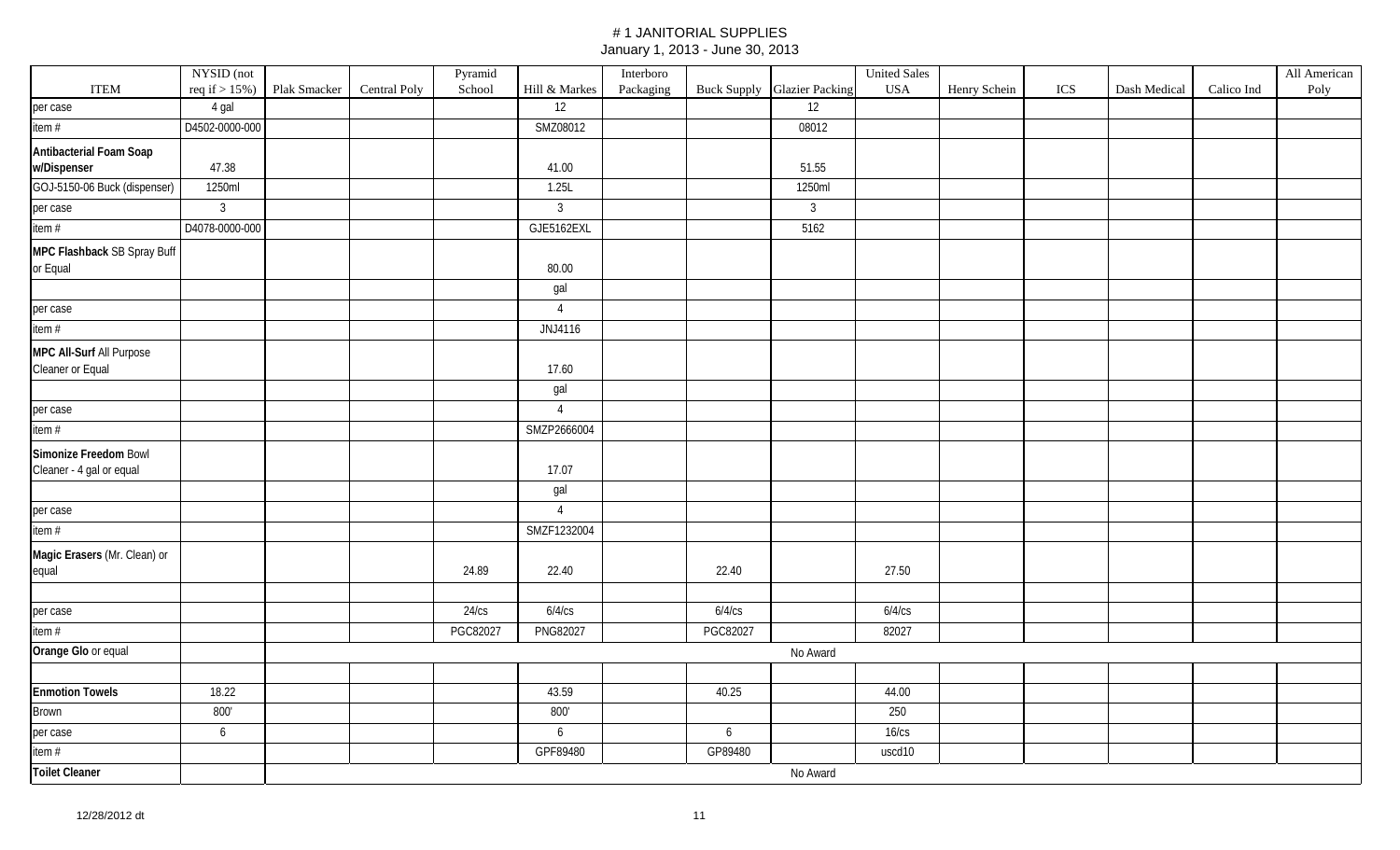|                                                | NYSID (not        |              |              | Pyramid |                                  | Interboro |                             | <b>United Sales</b> |                                    |     |              |            | All American |
|------------------------------------------------|-------------------|--------------|--------------|---------|----------------------------------|-----------|-----------------------------|---------------------|------------------------------------|-----|--------------|------------|--------------|
| <b>ITEM</b>                                    | req if $> 15\%$ ) | Plak Smacker | Central Poly | School  | Hill & Markes                    | Packaging | Buck Supply Glazier Packing | <b>USA</b>          | Henry Schein                       | ICS | Dash Medical | Calico Ind | Poly         |
| #ECO21029                                      |                   |              |              |         |                                  |           |                             |                     |                                    |     |              |            |              |
|                                                |                   |              |              |         |                                  |           |                             |                     |                                    |     |              |            |              |
| Revitalize Carpet Cleaner                      |                   |              |              |         | 38.46                            |           |                             |                     |                                    |     |              |            |              |
| #61495077                                      |                   |              |              |         | 2L                               |           |                             |                     |                                    |     |              |            |              |
| per case                                       |                   |              |              |         | 2                                |           |                             |                     |                                    |     |              |            |              |
| item $#$                                       |                   |              |              |         | ECO61495077                      |           |                             |                     |                                    |     |              |            |              |
| Oasis 63 - disinfectant                        |                   |              |              |         | 49.40                            |           |                             |                     |                                    |     |              |            |              |
| # ECO14206                                     |                   |              |              |         | 2L                               |           |                             |                     |                                    |     |              |            |              |
| per case                                       |                   |              |              |         | 2                                |           |                             |                     |                                    |     |              |            |              |
| item #                                         |                   |              |              |         | ECO14206                         |           |                             |                     |                                    |     |              |            |              |
| Oasis 41 - glass cleaner                       |                   |              |              |         | 45.48                            |           |                             |                     |                                    |     |              |            |              |
| # ECO24156                                     |                   |              |              |         | 2L                               |           |                             |                     |                                    |     |              |            |              |
| per case                                       |                   |              |              |         | $\overline{2}$                   |           |                             |                     |                                    |     |              |            |              |
| item #                                         |                   |              |              |         | ECO24156                         |           |                             |                     |                                    |     |              |            |              |
| Oasis Pro 16                                   |                   |              |              |         | 47.19                            |           |                             |                     |                                    |     |              |            |              |
| #ECO21038                                      |                   |              |              |         | 2L                               |           |                             |                     |                                    |     |              |            |              |
| per case                                       |                   |              |              |         | $\overline{2}$                   |           |                             |                     |                                    |     |              |            |              |
| item $#$                                       |                   |              |              |         | ECO21038                         |           |                             |                     |                                    |     |              |            |              |
|                                                |                   |              |              |         |                                  |           |                             |                     |                                    |     |              |            |              |
|                                                |                   |              |              |         |                                  |           |                             |                     |                                    |     |              |            |              |
|                                                |                   |              |              |         |                                  |           |                             |                     |                                    |     |              |            |              |
| MINIMUM ORDER TO AVOID<br><b>SHIPPING FEES</b> |                   |              |              | \$100   | \$250 or \$25<br>small order fee |           |                             |                     | \$150 or \$9.00<br>small order fee |     |              |            | \$500        |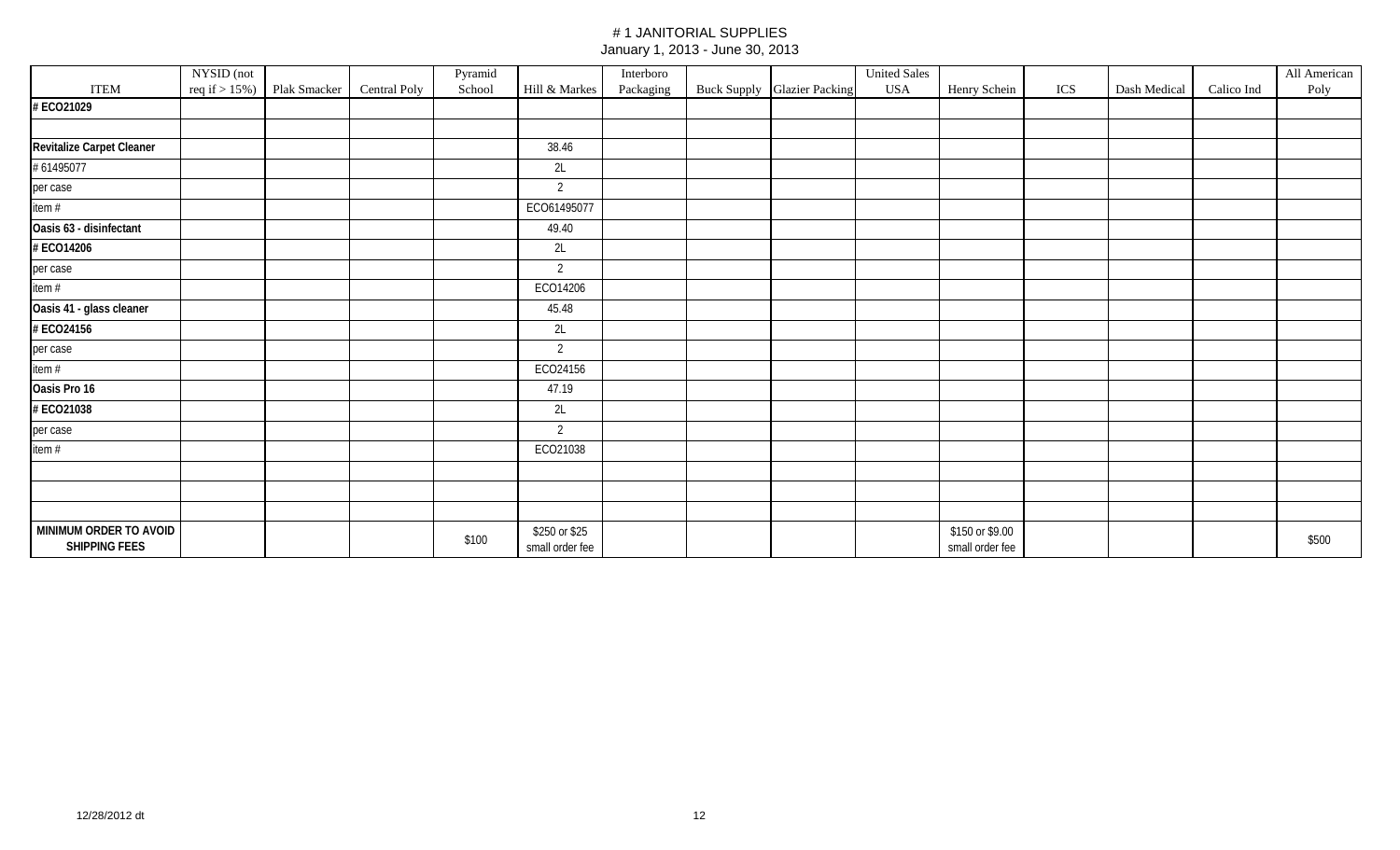January 1, 2013 - June 30, 2013

\$250 or \$25 sm

\$500 order chg ITEM NYSID (not req if  $>15\%$ ) >15%) | Interboro |All American Poly | Glazier | Central Poly | Calico Ind Inc | ICS | Dash Medical | Buck Supply | Hill & Markes **Aluminum Foil** 21.12 18.64 14.80 14.93 per case the contract of the contract of the contract of the contract of the contract of the contract of the contract of the contract of the contract of the contract of the contract of the contract of the contract of the c item # 6051 61805 AC-AF185S WES294 **Apron Plastic** 39.00 34.89 32.94 32.00 33.60 per case 100/10 400 1,000 10/100 10/100 item # INT-2846-DA PA1.0 Calico SA-DAP1.25 ISL250011 **Bags: 10# Elephant | | | 39.36 | 16.70 | 34.99** per case 1,000 1,000 1,000 1,000 1,000 1,000 1,000 1,000 1,000 1,000 1,000 1,000 item # 20115 BSD-10LB HUS DUO80042 **Bags: 10# Brown** 11.04 44.75 per case 500 4/500 item # BSD-10LB-REG DUO80958 **Bags: 6# White - waxed 47.41** per case 1,000 item # PPC300296 **Bags: 6# White** 11.63 49.00 per case 500 4/500 item # BSD-6LB-WHITE DUO80027 **Bags: 6# Brown** 9.41 8.49 35.08 per case 500 500 4/500 item # 80010 BSD-6LB-REG DUO80010 **Garbage Bags:** 36.20 9.84 21.40 23.40 26.17 27.24 23x10x39 per case 500 100 500 500 500 500 item # | INT-3340-Hvy | 3339-1AAP | CP231039 | 9970023 | CRHD3340H FORCRHD 3340H **Poly Bags** 11.32 9.00 9.10 16.40 18.14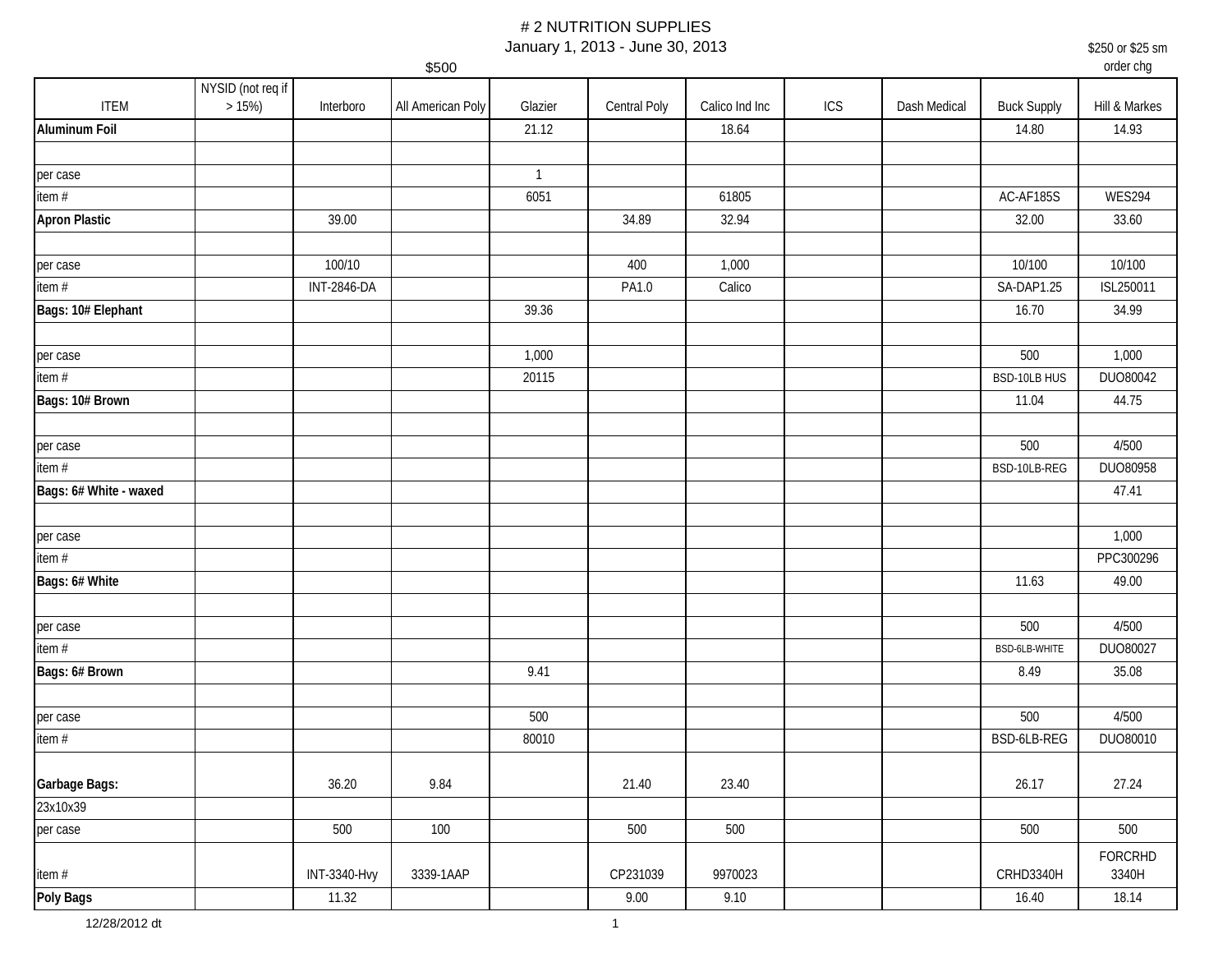January 1, 2013 - June 30, 2013

\$250 or \$25 sm

order chg

|                           |                               |               | \$500             |         |              |                |     |              |                    | order chg      |
|---------------------------|-------------------------------|---------------|-------------------|---------|--------------|----------------|-----|--------------|--------------------|----------------|
| <b>ITEM</b>               | NYSID (not req if<br>$>15\%)$ | Interboro     | All American Poly | Glazier | Central Poly | Calico Ind Inc | ICS | Dash Medical | <b>Buck Supply</b> | Hill & Markes  |
| 6x3x15                    |                               |               |                   |         |              |                |     |              |                    |                |
| per case                  |                               | 1,000         |                   |         | 1,000        | 1,000          |     |              | 1,000              | 1,000          |
| item#                     |                               | INT-63515-Hvy |                   |         | CP6315       | 9940111        |     |              | EL-7G063015        | FOR110NP       |
| Poly Bags                 |                               | 73.60         |                   |         | 8.80         | 9.24           |     |              | 20.80              | 20.66          |
| 10x18x24                  |                               |               |                   |         |              |                |     |              |                    | 10x8x24        |
| per case                  |                               | 2,000         |                   |         | 250          | 250            |     |              | 500                | 500            |
| item#                     |                               | INT-10824-Hvy |                   |         | CP101824     | 9930575        |     |              | 152NPM             | FOR152NPM      |
| Sandwich Bags: #130 wax   |                               |               |                   | 161.92  |              |                |     |              | 16.24              | 67.38          |
|                           |                               |               |                   |         |              |                |     |              |                    |                |
| per case                  |                               |               |                   | 8/1,000 |              |                |     |              | 1,000              | 6/1,000        |
| item $#$                  |                               |               |                   | 300401  |              |                |     |              | BP-10900404        | PPC300404      |
| Sandwich Bags: plastic    |                               | 32.10         |                   | 19.40   |              | 10.68          |     |              | 11.91              | 14.01          |
|                           |                               |               |                   |         |              |                |     |              |                    |                |
| per case                  |                               | 6,000         |                   | 500     |              | 2,000          |     |              | 2,000              | 6M             |
| item #                    |                               | 675675        |                   | 94600   |              | 9950001        |     |              | EL-DP5555          | <b>ISL2001</b> |
| <b>Banquet Paper</b>      |                               |               |                   | 21.30   |              |                |     |              | 15.90              | 15.90          |
|                           |                               |               |                   |         |              |                |     |              |                    |                |
| per case                  |                               |               |                   |         |              |                |     |              | 40/x300            | 40x300         |
| item $#$                  |                               |               |                   | 81000   |              |                |     |              | LG-BWK40300P       | HOF260045      |
| 5 oz Bowls                |                               |               |                   |         |              | 14.94          |     |              | 12.97              | 13.64          |
| per case                  |                               |               |                   |         |              | 1,000          |     |              | 1,000              | 1M             |
| item#                     |                               |               |                   |         |              | DU5005501      |     |              | DC-5BWWC           | GEN80500       |
| 12 oz Bowls               |                               |               |                   | 45.91   |              | 18.44          |     |              | 13.93              | 14.36          |
|                           |                               |               |                   |         |              |                |     |              |                    |                |
| per case                  |                               |               |                   | 1,000   |              | 1,000          |     |              | 1,000              | 8/125          |
| item#                     |                               |               |                   | 12B32   |              | DU5006501      |     |              | DC-12BWWC          | GEN82100       |
| Cup - Foam - squat - 4 oz |                               |               |                   | 19.97   |              |                |     |              | 16.05              | 17.31          |
|                           |                               |               |                   |         |              |                |     |              |                    |                |
| per case                  |                               |               |                   | 1,000   |              |                |     |              | 1,000              | 20/50          |
| item #                    |                               |               |                   | 4J6     |              |                |     |              | DC-4J6             | DRT4J6         |
| Lid for above             |                               |               |                   | 11.92   |              |                |     |              | 9.09               | 9.77           |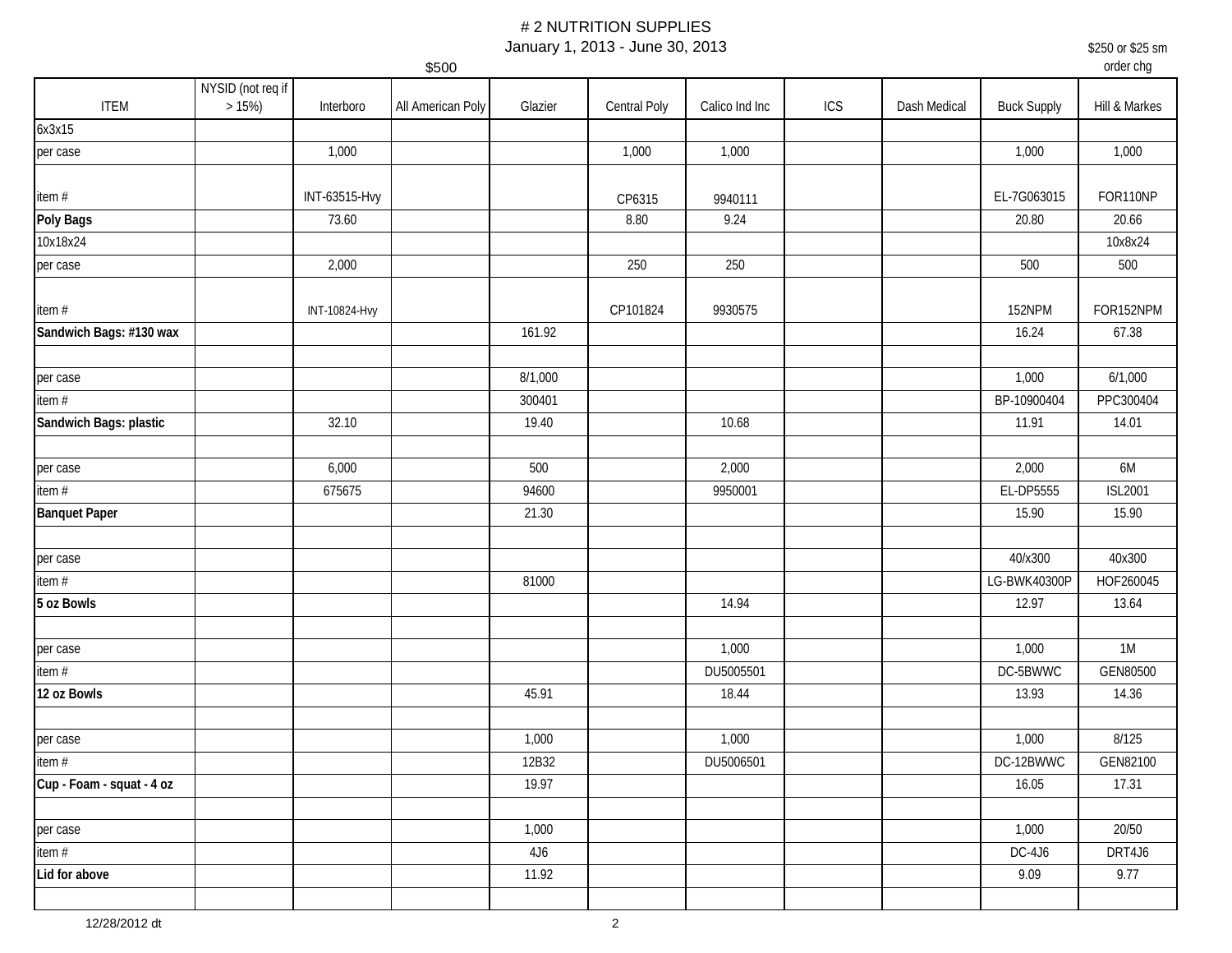January 1, 2013 - June 30, 2013

\$250 or \$25 sm

|                                                       |                   |           | \$500             |              |              |                |     |              |                    | order chg     |
|-------------------------------------------------------|-------------------|-----------|-------------------|--------------|--------------|----------------|-----|--------------|--------------------|---------------|
|                                                       | NYSID (not req if |           |                   |              |              |                |     |              |                    |               |
| <b>ITEM</b>                                           | $>15\%)$          | Interboro | All American Poly | Glazier      | Central Poly | Calico Ind Inc | ICS | Dash Medical | <b>Buck Supply</b> | Hill & Markes |
| per case                                              |                   |           |                   | 1,000        |              |                |     |              | 1,000              | 10/100        |
| item#                                                 |                   |           |                   | 6JL          |              |                |     |              | $DC-6JL$           | DRT6JL        |
| Cup - Foam - squat - 8 oz                             |                   |           |                   | 36.45        |              |                |     |              | 28.59              | 16.82         |
| per case                                              |                   |           |                   | 1,000        |              |                |     |              | 1,000              | 25/40         |
| item#                                                 |                   |           |                   | 8SJ20        |              |                |     |              | DC-8SJ20           | DRT8J8        |
| Lid for above                                         |                   |           |                   |              |              |                |     |              | 15.90              | 10.00         |
|                                                       |                   |           |                   |              |              |                |     |              |                    |               |
| per case                                              |                   |           |                   |              |              |                |     |              | 1,000              | 10/100        |
| item $#$                                              |                   |           |                   |              |              |                |     |              | DC-20JL            | DRT8JL        |
| Cup: Hot/Cold, 8 oz                                   |                   |           |                   | 19.83        |              |                |     |              | 15.89              | 16.82         |
| DC8J                                                  |                   |           |                   |              |              |                |     |              |                    |               |
| per case                                              |                   |           |                   | 1,000        |              |                |     |              | 1,000              | 25/40         |
| item#                                                 |                   |           |                   | 8J8          |              |                |     |              | DC-8J8             | DRT8J8        |
| Lid for above: Hot/Cold, 8 oz                         |                   |           |                   | 14.32        |              |                |     |              | 9.52               | 10.00         |
| per case                                              |                   |           |                   | 1,000        |              |                |     |              | 1,000              | 10/100        |
| item#                                                 |                   |           |                   | 8UL          |              |                |     |              | DC-8JL             | DRT8JL        |
| Deli Container - clear w/lid -<br>12 oz - rectangular |                   |           |                   | 72.06        |              |                |     |              |                    | 26.56         |
| per case                                              |                   |           |                   | 300          |              |                |     |              |                    | 200           |
| item $#$                                              |                   |           |                   | EPRC16       |              |                |     |              |                    | GENAD12       |
| Dinex 8 oz disposible lids<br>for 8 oz Turnbury mugs  |                   |           |                   |              |              | 49.14          |     |              |                    | 33.50         |
| per case                                              |                   |           |                   |              |              | 1,000          |     |              |                    | 1M            |
| item $#$                                              |                   |           |                   |              |              | 3008775        |     |              |                    | DIN30008775   |
| Film - 18" x 500'                                     |                   |           |                   | 24.47        |              | 11.44          |     |              | 11.49              | 12.00         |
|                                                       |                   |           |                   |              |              |                |     |              | 2,000'             |               |
| per case                                              |                   |           |                   | $\mathbf{1}$ |              |                |     |              |                    |               |
| item $#$                                              |                   |           |                   | 9071         |              | 18X2000        |     |              | AC-CW182           | <b>WES182</b> |
| Gloves - latex - medium - for<br>food handling        |                   | 46.00     |                   |              | 49.89        | 38.94          |     | 52.20        | 38.69              | 43.06         |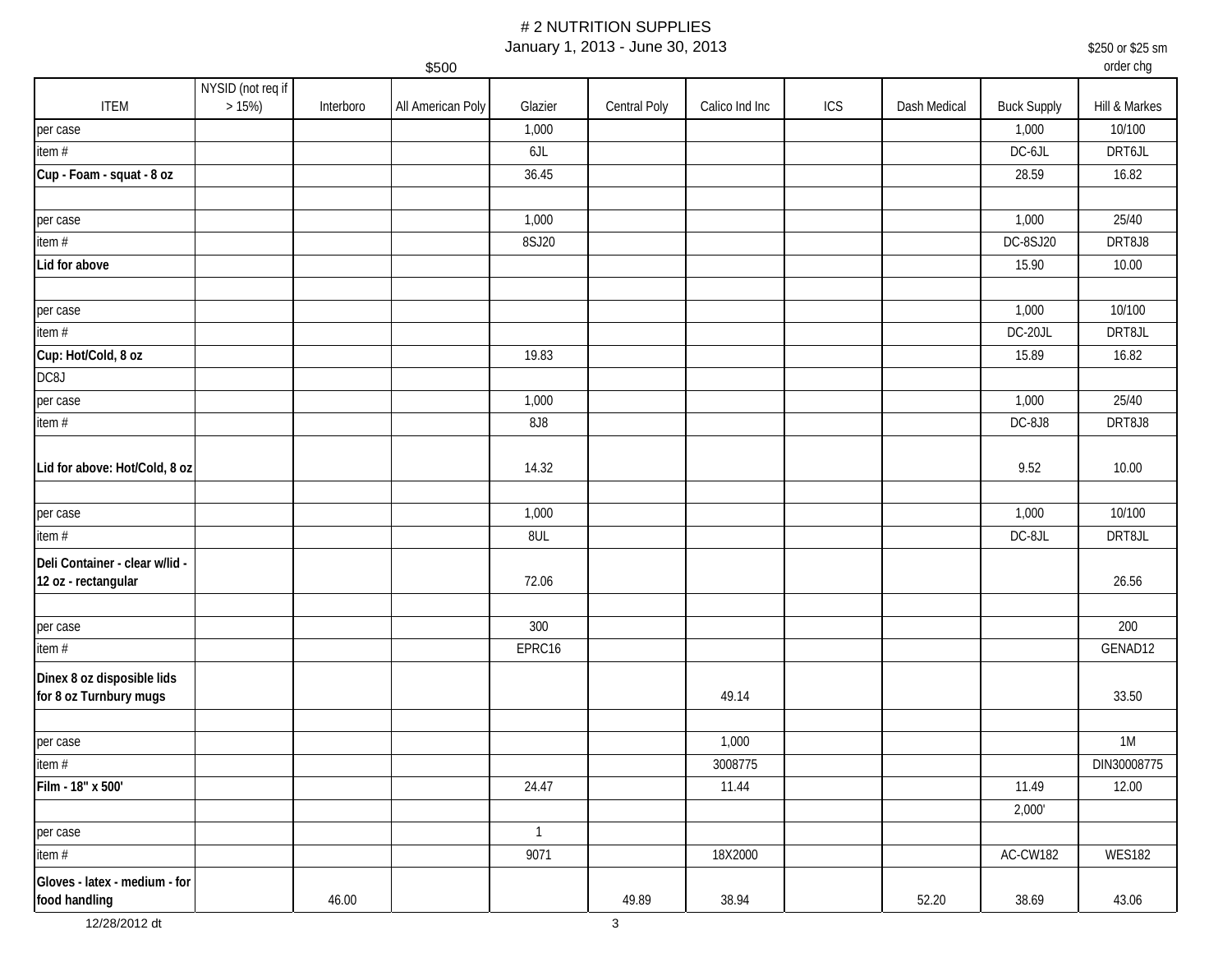January 1, 2013 - June 30, 2013

\$250 or \$25 sm

|                                               |                           |                | \$500             |         |               |                |       |                |                    | order chg     |
|-----------------------------------------------|---------------------------|----------------|-------------------|---------|---------------|----------------|-------|----------------|--------------------|---------------|
| <b>ITEM</b>                                   | NYSID (not req if<br>>15% | Interboro      | All American Poly | Glazier | Central Poly  | Calico Ind Inc | ICS   | Dash Medical   | <b>Buck Supply</b> | Hill & Markes |
| for food handling                             |                           |                |                   |         |               |                |       |                |                    |               |
| per case                                      |                           | 100/10         |                   |         | 1,000         | 10/100         |       | 1,000          | 10/100             | 10/100        |
| item #                                        |                           | Aurelia-Med-LG |                   |         | $\mathsf{TL}$ | 29GP103M       |       | <b>VPF100M</b> | SA-GRDR-MD         | ISL100204     |
| Gloves - latex - large - for<br>food handling |                           | 46.00          |                   |         | 49.89         | 38.94          |       | 52.20          | 38.69              | 43.06         |
| for food handling                             |                           |                |                   |         |               |                |       |                |                    |               |
| per case                                      |                           | 100/10         |                   |         | 1,000         | 10/100         |       | 1,000          | 10/100             | 10/100        |
| item #                                        |                           | Aurelia-LRg-LG |                   |         | $\mathsf{TL}$ | 29GP104L       |       | <b>VPF100L</b> | SA-GRDR-LG         | ISL100206     |
| Gloves - plastic - for food<br>handling       | 9.51                      | 42.00          |                   |         | 54.20         | 53.40          | 9.00  | 28.20          | 48.19              | 53.16         |
| for food handling                             |                           |                |                   |         |               | specify size   |       |                |                    |               |
| per case                                      | 100/10                    | 100/10/10      |                   |         | 10,000        | 10/100         | 1,000 | 5,000          | 10,000             | 10/10/100     |
| item $#$                                      | C3427-0000-LGE            | INT-Lrg-PG     |                   |         | PGLOVE        | 29G4           | M065  | POLY           | SA-GDPE-MD-5       | ISL104GB2-6   |
| <b>Hair Nets</b>                              |                           |                |                   | 122.98  |               | 58.44          |       |                | 107.40             | 101.00        |
|                                               |                           |                |                   |         |               | specify color  |       |                |                    |               |
| per case                                      |                           |                |                   | 10/144  |               | 7/144          |       |                | 10/144             | 10/144        |
| item #                                        |                           |                |                   | 1026    |               | DPLW-22        |       |                | SA-DPLW-22-LB      | FDIHN 500BR   |
| Napkins - 1 ply                               |                           |                |                   | 31.05   |               |                |       |                |                    | 25.94         |
|                                               |                           |                |                   |         |               |                |       |                |                    |               |
| per case                                      |                           |                |                   | 10,000  |               |                |       |                |                    | 6,000         |
| item#                                         |                           |                |                   | 21596   |               |                |       |                |                    | MOR1250MS     |
| Plates - paper - 6"                           |                           |                |                   | 12.58   |               |                |       |                | 8.29               | 8.30          |
|                                               |                           |                |                   |         |               |                |       |                |                    |               |
| per case                                      |                           |                |                   | 1,000   |               |                |       |                | 1,000              | 10/100        |
| item $#$                                      |                           |                |                   | 22130   |               |                |       |                | FG-40111           | WIN6100       |
| Plates - styrofoam - 9"                       |                           |                |                   | 21.07   |               | 12.74          |       |                | 12.29              | 12.49         |
| per case                                      |                           |                |                   | 500     |               | 500            |       |                | 500                | 500           |
| item#                                         |                           |                |                   | 9PWC    |               | DU5009101      |       |                | DC-9PWC            | GEN80900      |
| Plates - styrofoam - 10.25"                   |                           |                |                   |         |               | 26.94          |       |                | 22.89              | 24.33         |
|                                               |                           |                |                   |         |               |                |       |                |                    |               |
| per case                                      |                           |                |                   |         |               | 4/125          |       |                | 500                | 500           |
| item #                                        |                           |                |                   |         |               | DU5010101      |       |                | DC-10PWC           | GEN81000      |
| Sacks 1/6                                     |                           |                |                   |         |               |                |       |                | 27.67              | 28.60         |
|                                               |                           |                |                   |         |               |                |       |                |                    |               |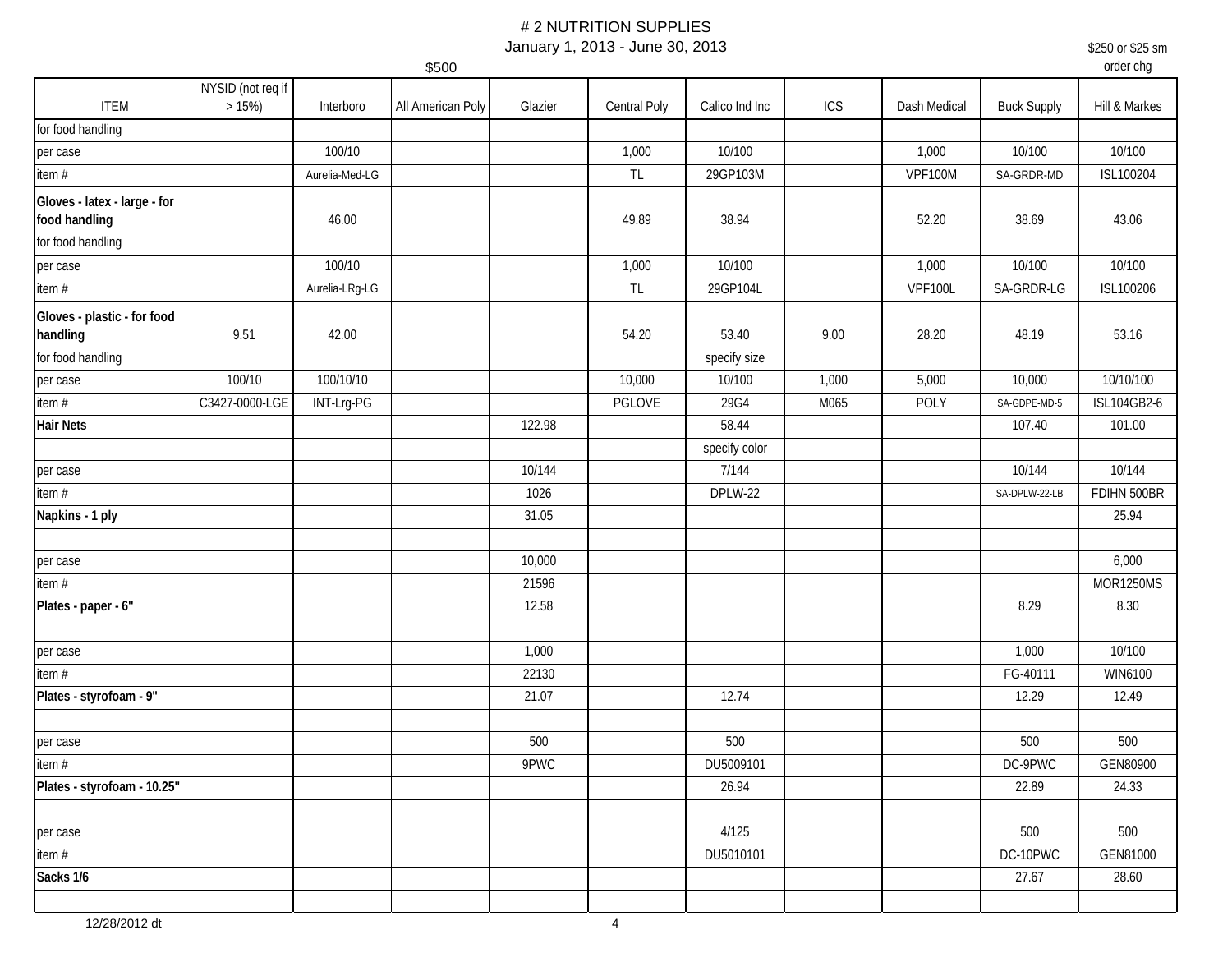January 1, 2013 - June 30, 2013

\$250 or \$25 sm

\$500 order chg ITEM NYSID (not req if  $>15\%$ ) >15%) | Interboro |All American Poly | Glazier | Central Poly | Calico Ind Inc | ICS | Dash Medical | Buck Supply | Hill & Markes per case 500 500 item # BSD-1/6 57 DUO80076 **Tray - aluminum - 3 compartment HDM** 33.90 35.00 per case 250 250 item # PP73930CP PEN73930C **Powder Cleanser - qt** 19.50 21 oz per case the contract of the contract of the contract of the contract of the contract of the contract of the contract of the contract of the contract of the contract of the contract of the contract of the contract of the c item # CAL752088 **All-Purpose Liquid Cleaner gal** 41.70 **17.3**3 gal per case the contract of the case of the case of the case of the case of the case of the case of the case of the case of the case of the case of the case of the case of the case of the case of the case of the case of the c item # D4505-0000-000 SMZB0320004 **Bleach - gal | 28.36 | | 12.58 | 9.84 | | 9.89 | 13.50** gal d'anti-se d'anti-se d'anti-se d'anti-se d'anti-se d'anti-se d'anti-se d'anti-se d'anti-se d'anti-se d'antiper case 4 6 6 6 6 item # D4726-0000-000 60360 360 CR-BLEACH-6 CLX02490 **Cream Cleanser - qt** 22.13 qt per case the contract of the contract of the contract of the contract of the contract of the contract of the contract of the contract of the contract of the contract of the contract of the contract of the contract of the c item # SMZG1325012 **Excaliber Sanitizer Flash Dri (5 gal pail)** 42.67 per case in the case of the case of the case of the case of the case of the case of the case of the case of the case of the case of the case of the case of the case of the case of the case of the case of the case of the ca item # SMZC0710005 **Liquid Laundry Soap** 19.73 per case the contract of the contract of the contract of the contract of the contract of the contract of the contract of the contract of the contract of the contract of the contract of the contract of the contract of the c item # SMZW420004 **White Paper Towel** 25.69 17.50 17.75 NO BID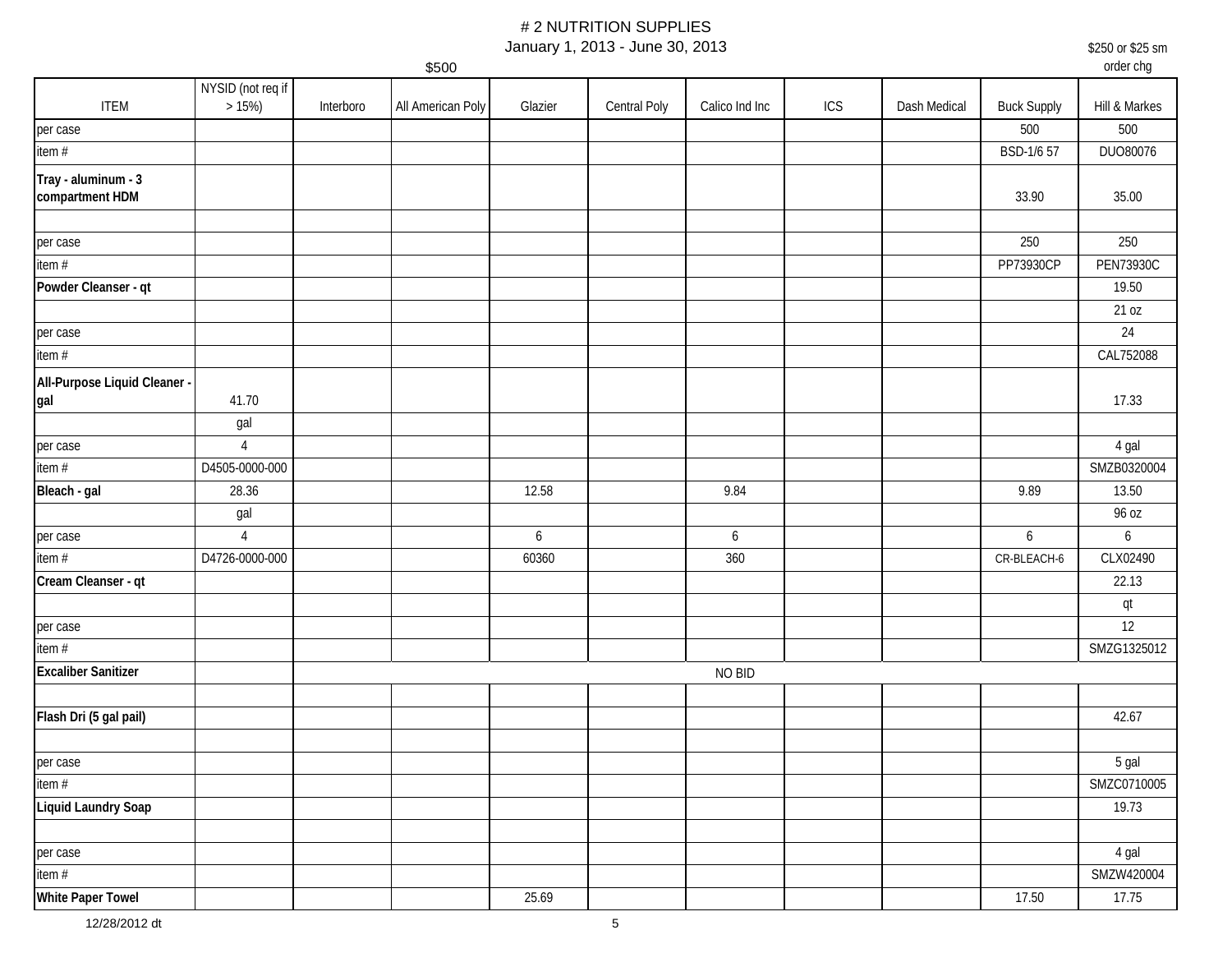January 1, 2013 - June 30, 2013

|                           |                               |           | \$500             |         |              |                |     |              |                    | order cng     |
|---------------------------|-------------------------------|-----------|-------------------|---------|--------------|----------------|-----|--------------|--------------------|---------------|
| <b>ITEM</b>               | NYSID (not req if<br>$>15\%)$ | Interboro | All American Poly | Glazier | Central Poly | Calico Ind Inc | ICS | Dash Medical | <b>Buck Supply</b> | Hill & Markes |
| 2 ply / 85 sht            |                               |           |                   |         |              |                |     |              | 90                 | 85            |
| per case                  |                               |           |                   | 30      |              |                |     |              | $30\,$             | $30\,$        |
| item#                     |                               |           |                   | 22758   |              |                |     |              | BAY-41000          | CAS4073A1     |
| Reusable 3 comp tray      |                               |           |                   | 224.46  |              |                |     |              |                    |               |
|                           |                               |           |                   |         |              |                |     |              |                    |               |
| per case                  |                               |           |                   | 800     |              |                |     |              |                    |               |
| item #                    |                               |           |                   | 50575   |              |                |     |              |                    |               |
| Scotch Brite Pads         | 14.22                         |           |                   | 53.32   |              | 13.78          |     |              | 4.60               | 13.50         |
|                           |                               |           |                   |         |              |                |     |              |                    |               |
| per case                  | 60                            |           |                   | 3/12    |              | 6/10           |     |              | 20                 | 6/10          |
| item#                     | D4701-0000-000                |           |                   | 086     |              | 24KK810C       |     |              | LG-PAD196          | GLT96A        |
| Wypalls x 60              |                               |           |                   | 15.21   |              |                |     |              | 53.09              | 13.87         |
| 2 ply / 85 sht            |                               |           |                   |         |              |                |     |              |                    |               |
| per case                  |                               |           |                   | 180     |              |                |     |              | 1260               | 180           |
| item#                     |                               |           |                   | 13240   |              |                |     |              | LG-KCC34790        | KIM34015      |
| <b>Blue Tough Towel</b>   | 48.88                         |           |                   |         |              |                |     |              |                    | 69.73         |
| 13 x 24                   |                               |           |                   |         |              |                |     |              |                    |               |
| per case                  | 100                           |           |                   |         |              |                |     |              |                    | 150           |
| item#                     | D4012-0000-000                |           |                   |         |              |                |     |              |                    | CHX03120011   |
| <b>Brown Paper Towels</b> | 16.45                         |           |                   | 60.81   |              |                |     |              | 49.37              |               |
|                           | $350^\circ$                   |           |                   |         |              |                |     |              |                    |               |
| per case                  | 12                            |           |                   | 12      |              |                |     |              | 6/1000             |               |
| item#                     | D4006-0001-350                |           |                   | 22952   |              |                |     |              | GP-26480           |               |
| Paper Place Mats (white)  |                               |           |                   | 14.97   |              |                |     |              | 15.79              | 16.40         |
|                           |                               |           |                   |         |              |                |     |              |                    |               |
| per case                  |                               |           |                   | 1,000   |              |                |     |              | 1,000              | 1,000         |
| item#                     |                               |           |                   | 22068   |              |                |     |              | HM-310528          | <b>SNF150</b> |
| Paper Place Mats (green)  |                               |           |                   |         |              |                |     |              |                    | 16.40         |
|                           |                               |           |                   |         |              |                |     |              |                    |               |
| per case                  |                               |           |                   |         |              |                |     |              |                    | 1,000         |
| item#                     |                               |           |                   |         |              |                |     |              |                    | SNF6025       |
| Paper Place Mats (red)    |                               |           |                   |         |              |                |     |              |                    | 16.40         |
|                           |                               |           |                   |         |              |                |     |              |                    |               |
| per case                  |                               |           |                   |         |              |                |     |              |                    | 1,000         |
| item#                     |                               |           |                   |         |              |                |     |              |                    | SNF6005       |

\$250 or \$25 sm

order chg